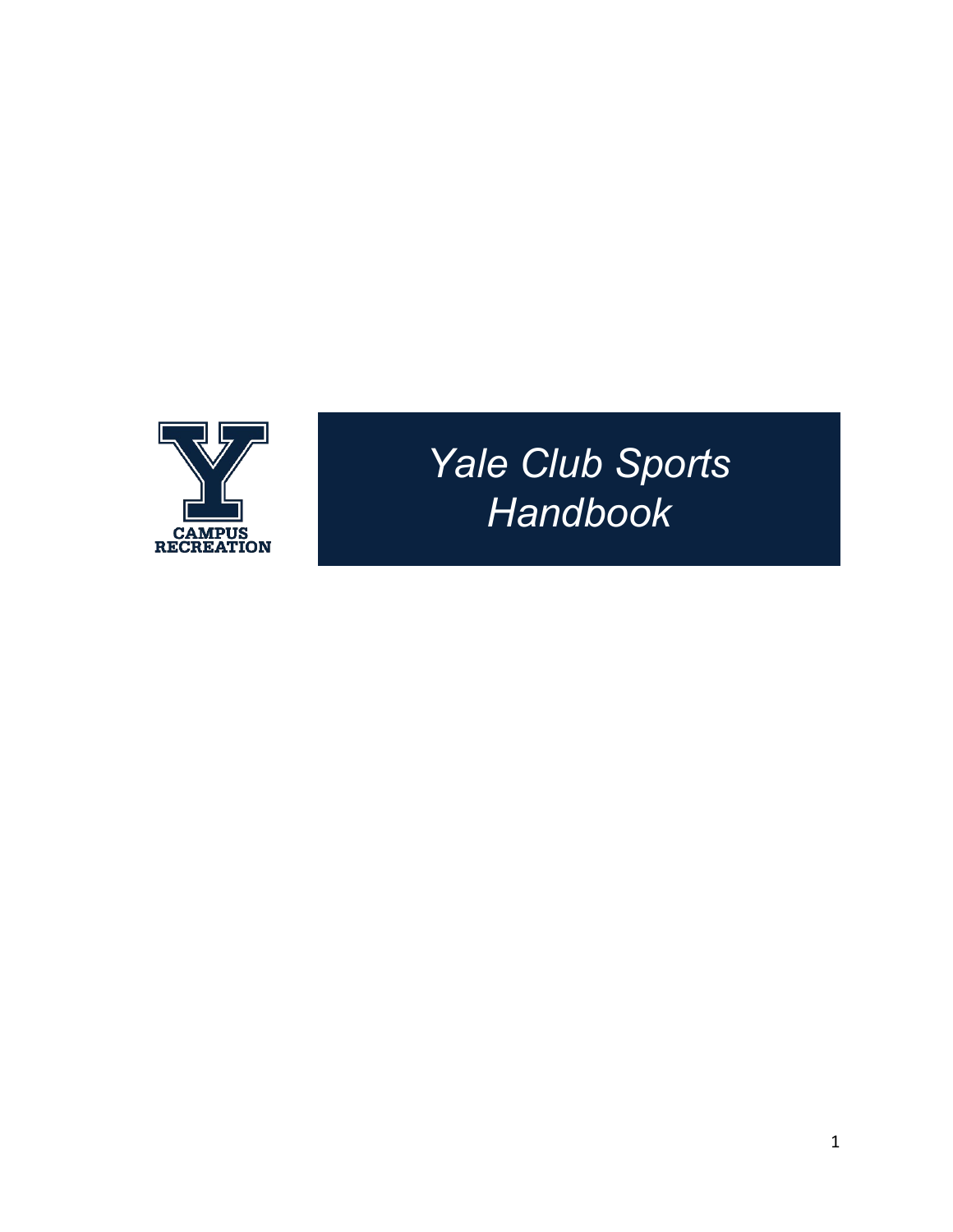# Contents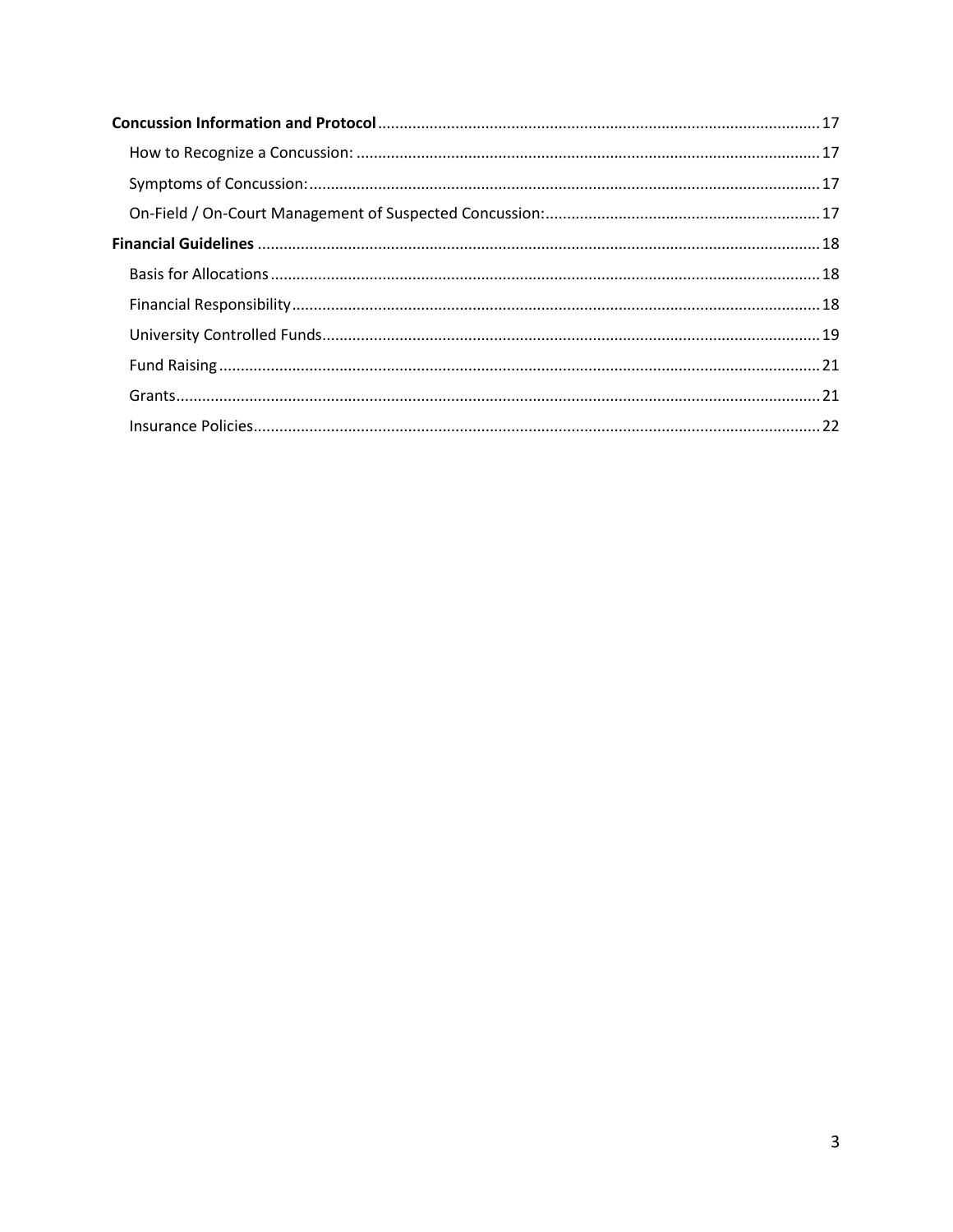# YALE CLUB SPORTS HISTORY

<span id="page-3-0"></span>The Club Sports program at Yale University was initiated about 70 years ago by Edward C. Migdalski, a national leader and pioneer in the club sports concept. The Athletic Department then recognized only seven "Minor Sports" -- Fishing, Pony Polo, Riflery, Rugby, Sailing, Skiing, and Trap Shooting. Ed's first accomplishment was to officially change the program name from "Minor Sports" to "Club Sports" for he believed "there is no such thing as a minor sport." The program has since grown from seven to about 50 clubs, one of the largest in the nation.

Although some club sports are solely recreational, most are highly competitive. National collegiate championships have been won by Basketball, Croquet, Cycling, Fishing, Polo, Rugby, Sailing, Skeet Shooting, and Wrestling. In 1976, Brad Simmons, captain of the Yale Skeet and Trap team, was the first civilian shotgun shooter in 20 years to make the U.S. Olympic Team. Additionally, numerous individual national championships have been won in a variety of club sports. The Yale William Clay Ford Club Sports program has a long, respected, and proud tradition at Ivy League, national, and international levels. We expect that tradition to continue and strengthen. Go Bulldogs!

Tom Migdalski Director of Club Sports 2022

# YALE CLUB SPORTS DIRECTOR

<span id="page-3-1"></span>Since 1984, Club Sports have been directed by Tom Migdalski, who increased the program from 18 to 50 clubs during his tenure.

Tom is also director of Yale's Outdoor Education Center located in East Lyme, CT. He coaches the skeet and trap club and is advisor to the rifle, pistol, and fishing clubs. He was presented the national "Outstanding Service to Collegiate Shooting Sports Award." Tom holds a Master of Science degree from Southern Connecticut State University in Recreation and College Teaching. Tom's father, Ed Migdalski, founded Yale Club Sports about 50 years ago.

In addition to these duties, Tom is also the director of undergraduate intramurals. He is a member of the Outdoor Writers Association of America (OWAA), has published numerous articles and photographs in outdoor magazines, and has written three books about outdoor recreational sports.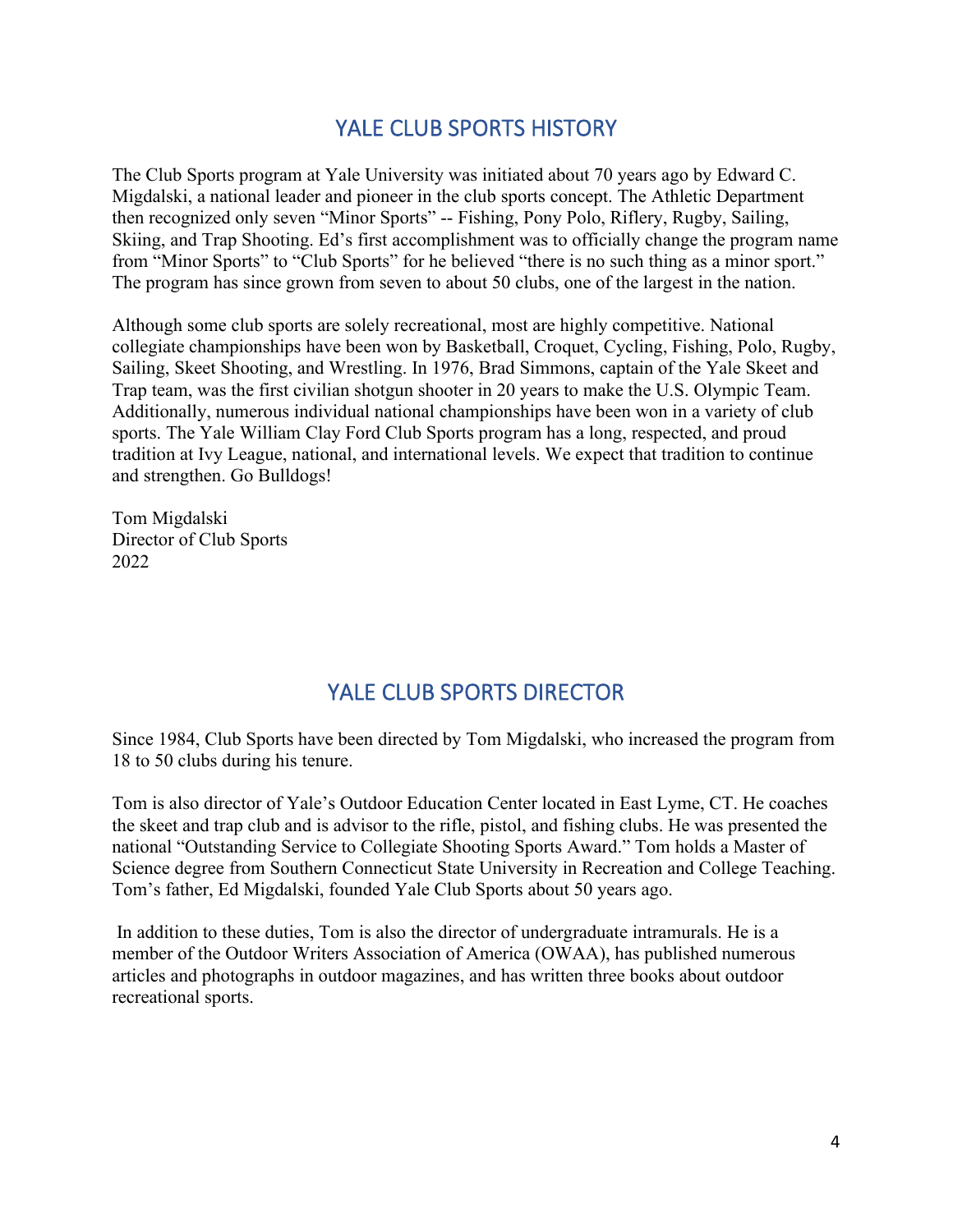# DEFINITION AND PURPOSE OF CLUB SPORTS

#### <span id="page-4-0"></span>**Definition:**

Any approved group of Yale undergraduate students, voluntarily organized by students to pursue a common athletic, recreational sport under Yale University and requesting monetary support and/or use of the University's athletic facilities and/or Yale name. A club sport must have the potential and ability to compete in a physical activity; however, competition is not mandatory.

#### **Purpose:**

- A. To fill the need for uniquely structured physical sport activities that may be competitive, recreational, or instructional in nature but not necessarily offered by other varsity, intramural, or recreational programs.
- <span id="page-4-1"></span>B. To provide a valuable learning experience through student involvement in fundraising, public relations, organization, administration, budgeting, leadership, teaching, coaching, and scheduling in addition to athletic skill in a particular sport.

# Recognized Club Sports

| Archery                | Lacrosse (M)              | Soccer (W C-2)           |
|------------------------|---------------------------|--------------------------|
| <b>Badminton</b>       | Lacrosse (W)              | Squash (co-ed)           |
| <b>Ballroom Dance</b>  | <b>Mixed Martial Arts</b> | Swimming                 |
| Baseball (M)           | Pistol                    | <b>Synchronized Swim</b> |
| Basketball (M)         | Polo                      | <b>Table Tennis</b>      |
| Basketball (W)         | Powerlifting              | Tae Kwon Do              |
| Cricket                | Rifle                     | Tennis (M)               |
| Cycling                | Roundnet                  | Tennis (W)               |
| Equestrian             | Rugby (M)                 | Triathlon                |
| <b>Figure Skating</b>  | Rugby (W)                 | Ultimate (M)             |
| Fishing                | Running                   | Ultimate (W)             |
| Golf                   | Skeet & Trap              | Volleyball (M)           |
| Gymnastics             | Skiing (Alpine)           | Volleyball (W)           |
| Ice Hockey (M)         | Skiing (Nordic)           | Water Polo (M)           |
| <b>Indoor Climbing</b> | Soccer (M C-1)            | Water Polo (W)           |
| Jiu-Jitsu              | Soccer (M C-2)            | Wrestling                |
| Jump Rope              | Soccer (W C-1)            | Wushu                    |
| Kendo                  |                           |                          |

The following clubs have been active in recent years: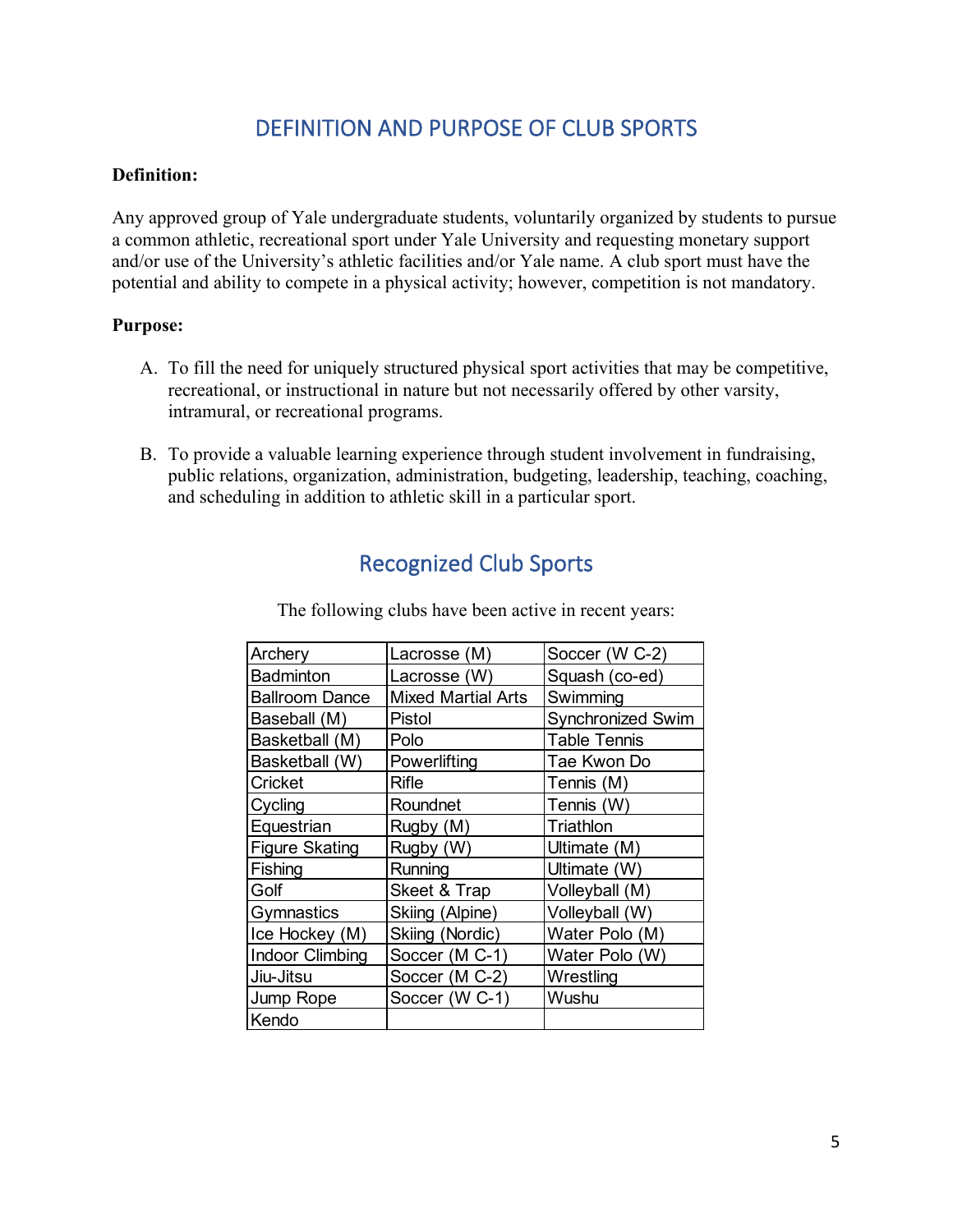# Club Sports Advisory Board

- <span id="page-5-0"></span>1. The Club Sports Advisory Board (CSAB) consists of six to 10 club representatives, a student chairperson, and the Club Sports Director.
- 2. The CSAB meets during the fall each academic year. Other meetings are held as needed on an ad hoc basis.
- 3. Functions:
	- a. To review and distribute the annual club sport budget monies.
	- b. To function as a support and advisory committee to the Club Sports Director.

# Club Privileges

# <span id="page-5-2"></span><span id="page-5-1"></span>Recognition Entitlement

- 1. Use of the "Yale" name for all associated club activities except outside bank accounts.
- 2. Access to, or use of, athletic facilities. Recognition as a club does not mean priority of facility use over other athletic or recreational programs, nor does it guarantee the availability of a facility.
- 3. Partial financial support.
- 4. Assistance with club functions through the Club Sports and other associated Athletic Department support offices; service is available from the end of August to the end of final exams in the Spring. The Club Sports office does not function in the summer.
- 5. Participation in the "First-Year Student Organizations Bazaar," usually held in Payne Whitney Gym, serves as a means for clubs to promote and advertise.
- 6. Club Sports that are officially recognized by the Athletic Department are typically granted various privileges, including permission to use the Yale name, to gain access to certain athletic facilities, and to receive partial financial and administrative support. Such groups, therefore, are not eligible to receive the similar privileges conferred upon registered undergraduate organizations or student activities offices.

## <span id="page-5-3"></span>Mail

- a. Club mailboxes are in the Club Sports Office, Room 521, PWG.
- b. Mailboxes must be checked regularly.
- c. All club correspondence may be addressed to:

Club Name Club Sports Office P.O. Box 208216 New Haven, CT 06520-8216

d. Club sport related packages may be mailed to:

Club Name Club Sports Office Yale Athletics 20 Tower Parkway New Haven, CT 06511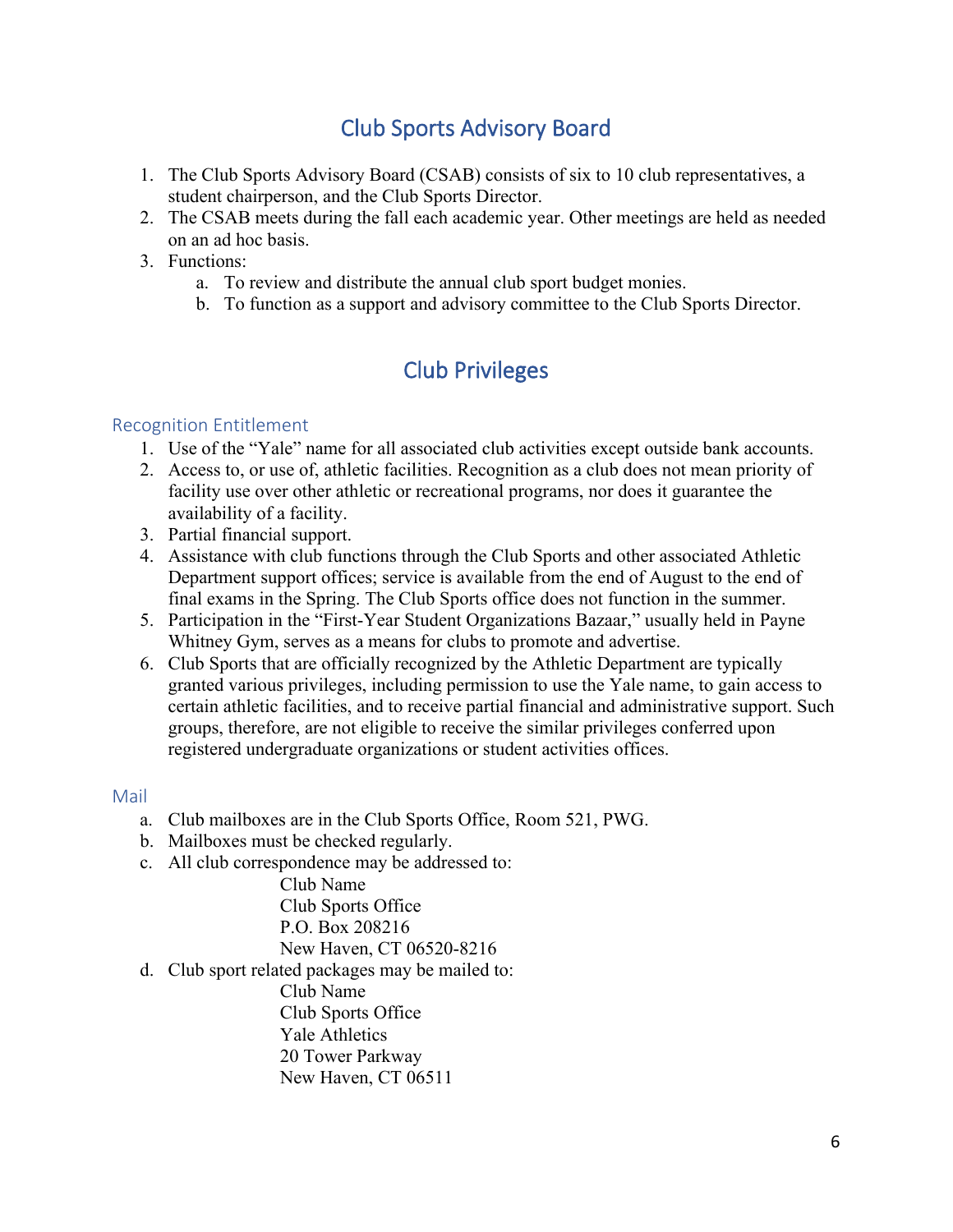## <span id="page-6-0"></span>Keys

- 1. Keys for athletic facilities must be signed out by club captains through the Facilities office, Room 11, RTH or a 5<sup>th</sup>-floor PWG office.
- 2. Keys for equipment, rooms, or closets in PWG must be signed out at the  $1<sup>st</sup>$ -floor lobby desk. A student's ID must be left at the lobby desk until the key is returned.

## <span id="page-6-1"></span>Awards

- 1. An Athletic Department "Club Sports Award" has not been approved.
- 2. A club may give its own awards, but "Y" letters must be at least 33% smaller than a Varsity "Y" Award. Criteria for receiving such an award must be on file in the Club Sports office.

# <span id="page-6-2"></span>Weight Rooms

1. A well-equipped Fitness Center is located on the 4th floor of the gym for all student club members' use. The Varsity Weight Room is not available for club sport athletes.

# <span id="page-6-3"></span>Athletic Facilities

- 1. The athletic playing fields, pool, PWG rooms, Lanman Center, and JLA amphitheater are sometimes available for club use. A completed facility request form is needed. The Athletic Department will cancel club sport reservations for unforeseen varsity needs or for breach of a club's contract. See *Tournaments* section.
- 2. Weather conditions may force the postponement or cancellation of club practices or matches.
- 3. The Club Sports Office does not provide field space, gym space or pool time for club sport activities in the summer. Club Sports are supported during the academic year only.
- 4. An *Event Management Plan* is required for all tournaments held at Yale facilities.

# <span id="page-6-4"></span>Varsity Classification

- 1. A club may potentially become varsity after the consideration of the following criteria:
	- a. History of a deep interest in the sport from the Yale community, particularly among undergraduate students.
	- b. Existence of adequate competition within the Ivy League and the region.
	- c. Evidence that Yale will have an opportunity to perform well in the sport, whether in the Ivy League, regionally, or nationally.
	- d. Evidence that the sport can provide (to some extent) the resources it needs without draining support from other ventures.
	- e. Existence of a venue for competition, appropriate facilities, and/or the monies to construct them.
	- f. Funds to hire and pay a full-time varsity coach and an assistant coach.
	- g. Finances for equipment, team travel, and other expenses required to operate the program and sponsor competitions.
	- h. Careful consideration of the effect on gender equity of the addition of the new varsity sport in light of the University's commitment to providing equal opportunities for men and women in varsity athletics.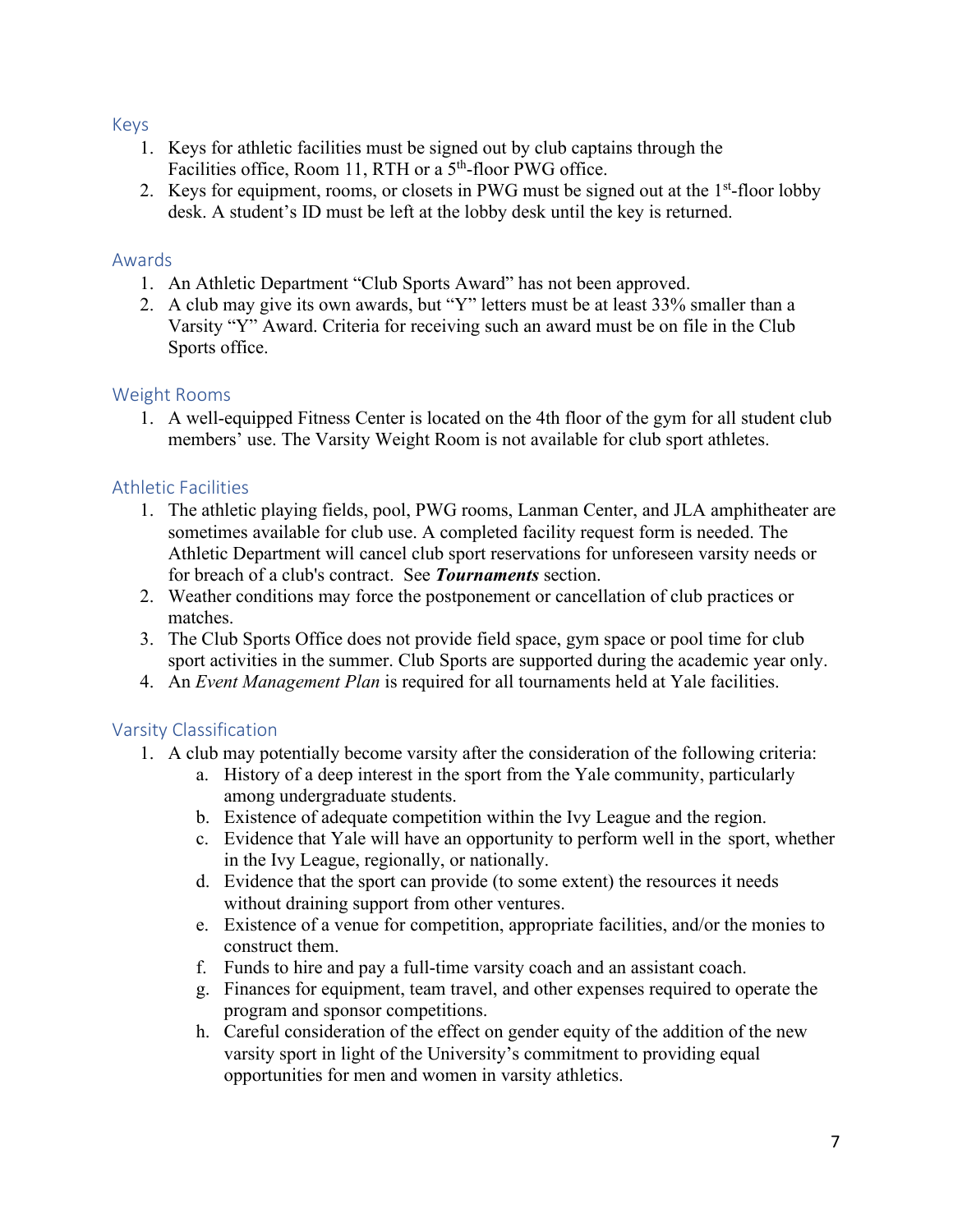- i. Ability to compete at the highest level without a need for new emphasis on athletic distinction in undergraduate admissions.
- 2. This list does not fully define the requirements for ascension to the varsity level; rather, it serves to demonstrate the fact that becoming a varsity sport is not a simple process.
- 3. If a club decides to attempt to become a varsity sport, it will always be challenged to demonstrate that it will strengthen the network of opportunity that the University already offers. The University is not currently accepting new varsity sports.

# Regulations and Responsibilities

# <span id="page-7-1"></span><span id="page-7-0"></span>Eligibility and Membership

- 1. Club sport participation is limited to fulltime Yale students only.
- 2. Club Sports are an undergraduate Athletic Department program; therefore, the ratio of undergraduate to graduate students must be 3:1 or greater. Faculty or staff may only participate as advisors or volunteer coaches; a pass into the gym for coaching purposes is available through the Club Sports Office for those who qualify. Faculty or staff may not be club officers or be permitted to vote in any club function unless as a tiebreaker.
- 3. Competition eligibility will be governed by a club's league, association, or organization. The Club Sport program does not require a minimum grade point average or athletic skill level for participation; however, clubs have the option of conducting trials/tryouts for determining a competitive, funded, or traveling squad. All team members must be currently enrolled fulltime Yale students. No exceptions.
- 4. The Club Sports office reserves the right to limit the size of club membership and active seasons as determined by safe, available playing space, funding, or time.
- 5. The Club Sports office reserves the right to revoke any or all of a club's or individual's club sport privileges on the basis of unacceptable conduct, action, or membership.
- 6. Students on probation may not represent the University in any athletic event as in accordance with Yale Undergraduate Guidelines.
- 7. The anti-discrimination policy of the Yale Club Sports program is to provide equal opportunity for all students to achieve their maximum personal and recreational experience in sport regardless of race, color, age, creed, religion, sexual orientation, gender identity or expression, ancestry, national origin, or disability. Any club sport violating this zero-tolerance policy will be disciplined or disbanded.

# <span id="page-7-2"></span>New Clubs

- 1. Any undergraduate student, or group of undergraduate students, may petition the Club Sports Director and the Director of Campus Recreation for new club recognition. Factors determining acceptance will include, but are not limited to, the following:
	- a. Need for the activity and amount of interest
	- b. Projected funding requirements
	- c. Available playing space
	- d. Conformity to the definition and ideals of a Club Sport at Yale
	- e. Yale's insurance requirements
	- f. Ivy League policies or trends
	- g. Conformity to safe, non-violent play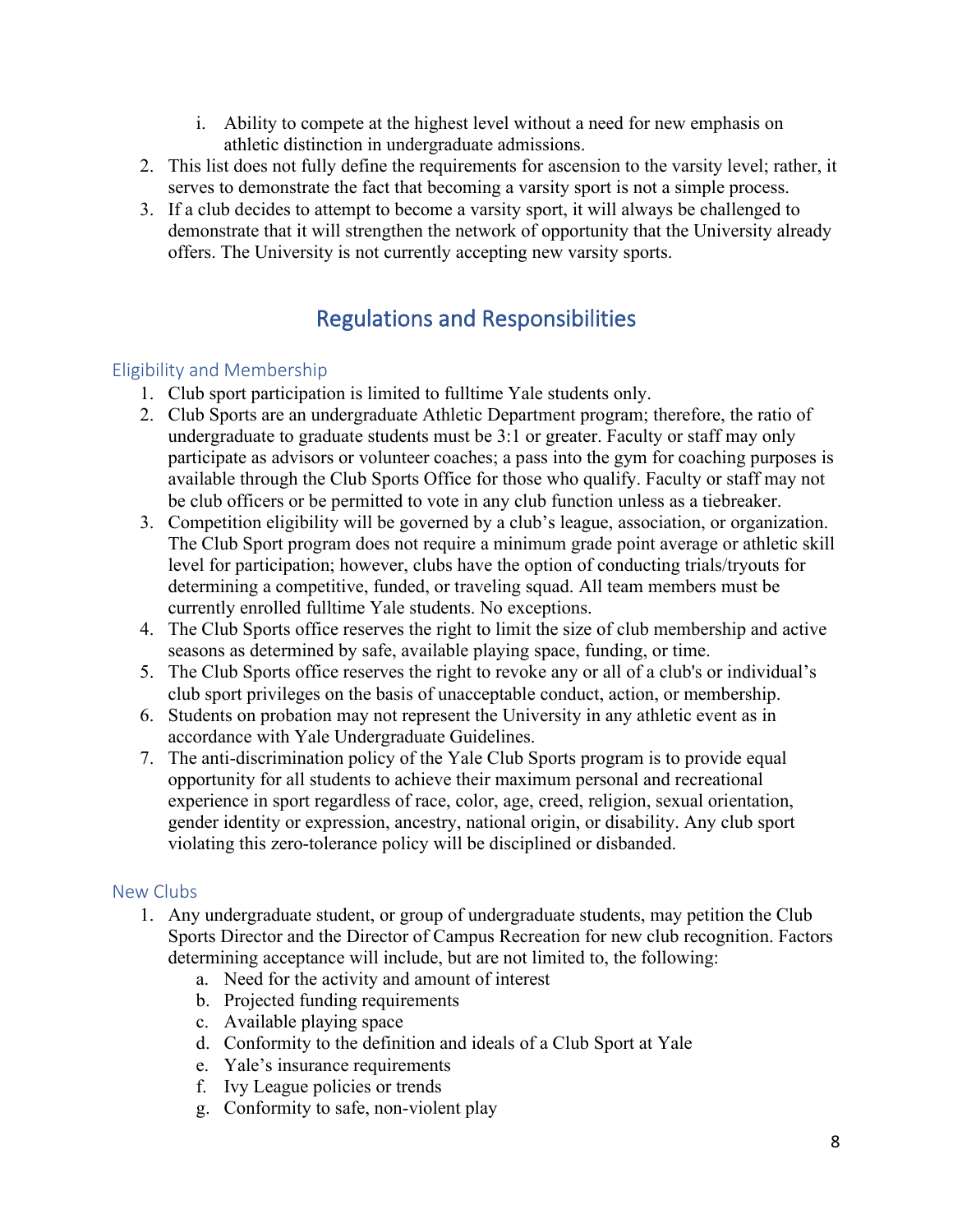- h. Regional competition available
- 2. All new clubs are on probation during their first year; they cannot be significantly funded and may be canceled at any time, for any reason, by the school or Club Sports Director.

# <span id="page-8-0"></span>Forms

- 1. All clubs must register each year by using the application forms in the Club Sports office. Clubs must have a written constitution/bylaws on file. Some items to be included in constitution and bylaws (please ask the Club Sports office for the constitution template):
	- a. Statement of purpose
	- b. Membership requirements and dues
	- c. Procedure for maintaining continuity
	- d. Officers and their duties and responsibilities
- 2. Forms due by October 1 of each year:
	- a. Registration application
	- b. Facility request
	- c. Season schedule, practice location(s), and practice schedule
	- d. Roster with full names, *no nicknames please*
	- e. Proposed budget for CSAB due date may vary
	- f. Waiver and Code of Conduct signed by each club participant
- 3. Forms due by May 1 of each year:
	- a. Annual report
	- b. Name, phone number, and email for the following year's captain
	- c. A list of full names for graduating seniors, *no nicknames please*
- 4. Other forms and where to find them
	- a. <https://sportsandrecreation.yale.edu/club-sports-ims/club-sports/club-sports-forms>
	- b. Travel form -webform (must be submitted 2 weeks/10 days prior to travel)
	- c. Club sport driver's form (webform) required prior to travel for all drivers
	- d. Accident report (submitted the first business day after an accident)
	- e. Match results (within 3 days of the competition).
	- f. **All reimbursement requests and invoices are due by April 15th**
- 5. All forms must be completed by the set deadline, or a \$50 fee will be deducted from the delinquent club's budget.

# <span id="page-8-1"></span>Requirements and Restrictions

- 1. A club must maintain all University standards, rules, and policies.
	- a. Among these standards, rules, and policies is the rule that all profanity is prohibited at club sports events, from both spectators and participants.
- 2. A club must maintain sufficient enrollment to permit activity or competition.
- 3. Elected officers must be maintained per the club's constitution.
- 4. One member from each club must attend all club sport meetings, preferably the captain or president.
- 5. Every club sport should have a faculty/staff advisor or coach who is registered with the Club Sport office. Club advisors will approve the club's travel schedule, practice schedule, and related club activities throughout the year.
- 6. A club may not be connected with any advertising medium that makes mention of Yale University without permission of both the Club Sports and University Legal Offices.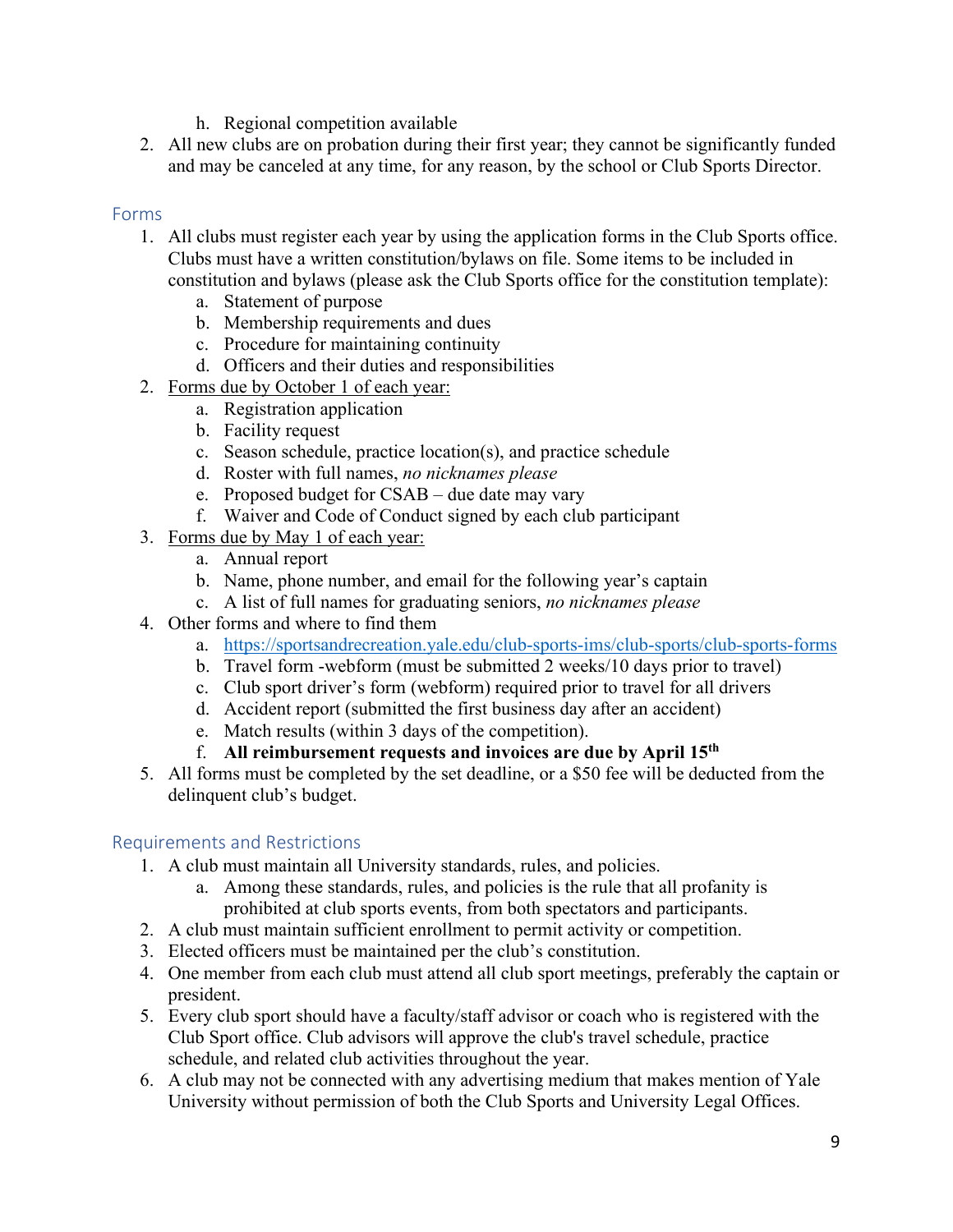- 7. All clubs using university-owned equipment must keep an inventory list on file in the Club Sports office. A storage closet is available in the gym for club use.
- 8. No cars may be driven onto any athletic fields; otherwise, that club will lose field privileges.
- 9. Signed waivers and code of conduct must be signed by all club participants.
- 10. Club captains must signoff on the top regulations & policies list emailed annually.
- 11. All Clubs using the PWG must immediately evacuate the building via stairway in the event of a fire alarm. Do not use elevators.
- 12. Yale assumes no obligation to host or house any visiting team students due to perceived club needs or tradition.
- 13. Any tape used on a gymnasium floor to mark courts must be designed for that purpose and must be removable without residue. Any expenses incurred to remove sticky tape residue will be charged to the responsible club. This requires gym director's approval.
- 14. Clubs not registering with the Club Sport office by 10/15 of an academic year will be considered "on probation" for that year. Such clubs will lose their official club sport affiliation if they fail to register with the Club Sport Office by 10/15 of the following year. Loss of status will require a club to re-apply for club sport recognition before it can compete as an official Yale club sport.
- 15. The University's merchandise agreement is exclusive and prohibits other groups from selling memorabilia at any event on Yale's campus and/or property.
- 16. All logos and apparel labeling must first be approved by the Club Sports Director.

#### <span id="page-9-0"></span>**Tournaments**

- 1. The Yale team is responsible for both crowd control and behavior of the visiting team(s) as well as directing parking for their team and their visitors.
- 2. Clubs are responsible for field/room clean-up after matches/tournaments.
- 3. For all tournaments with three or more teams, or events with over 50 spectators, clubs are required to hire an event manager, certified first-aid attendant/EMS, and clean-up personnel in accordance with the Athletic Department policy. Outside organizations that host a club tournament on Yale premises will be charged the standard rental fee.
- 4. All Yale-sponsored tournaments, matches, scrimmages, and practices must be restricted to collegiate participants only.
- 5. A club must develop a contest management plan with the Club Sports office to host any tournaments or championship event with three or more teams. The plan will detail times, dates, location, lodging, list of teams invited, alcohol control policy, safety considerations, crowd control, etc. It must be received at least two weeks in advance. A complete template list of procedures is available from the Club Sports office.
- 6. Clubs are limited to one major tournament per semester, if facilities are available.
- 7. Club Sports are not considered official Ivy League sports. Sports that are not official Ivy sports are not permitted to call a championship event "The Ivy League Championship." Please use another title, for example, "Ivy Classic."

## <span id="page-9-1"></span>Alcohol and Drug Policy

1. The consumption, use or possession of alcohol or drugs while traveling or during any club sport activity or function is strictly forbidden, including social events.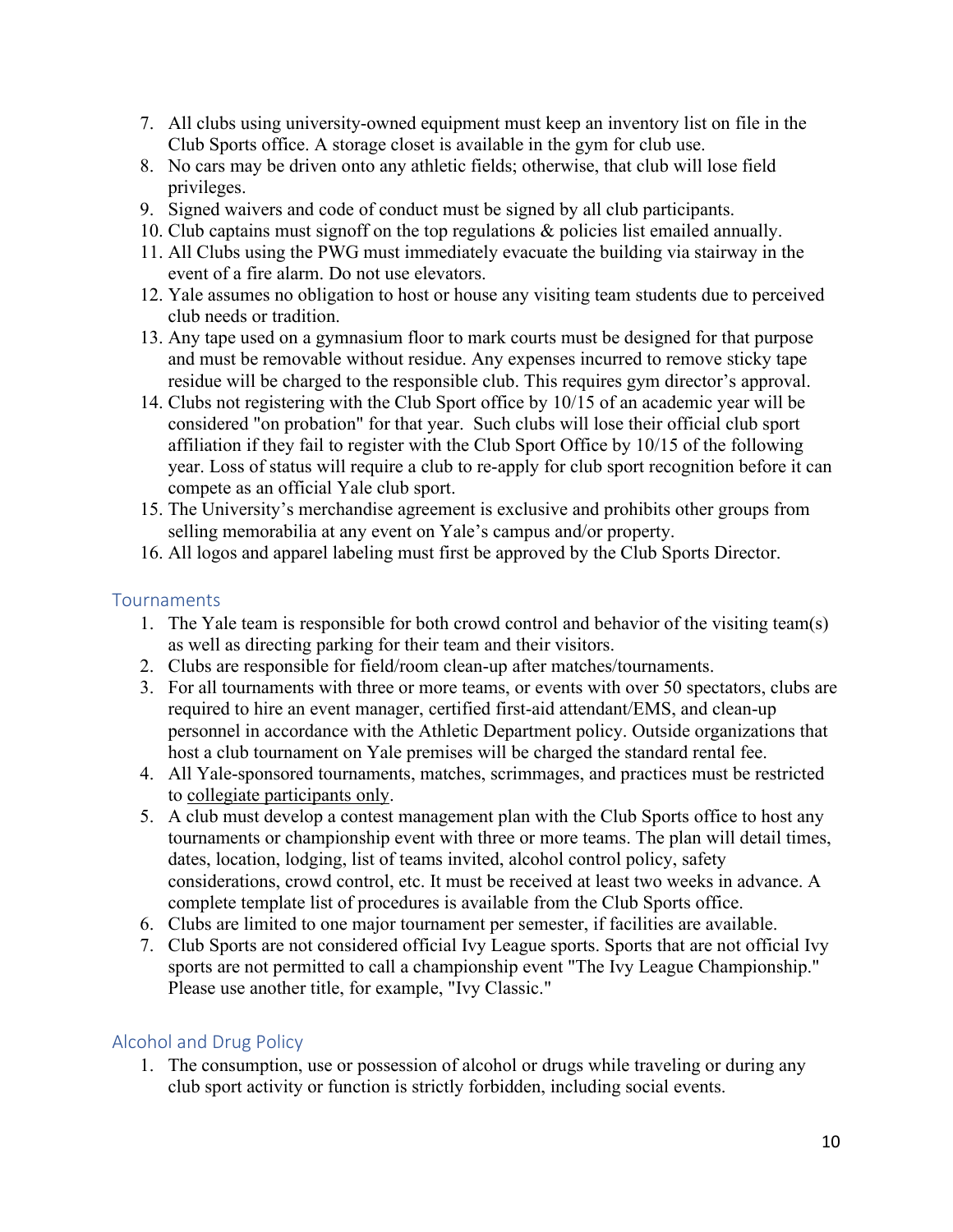# <span id="page-10-0"></span>Medical and Safety Requirements

- 1. The University strongly recommends that each participant receive a medical exam prior to club sport physical activity, particularly for physically demanding or contact sports.
- 2. The University does not provide medical coverage for varsity or club athletes; all athletes are strongly encouraged to accept the Yale Health Plan membership.
- 3. Recent hospitalizations, surgery, chronic illness, debilitating conditions or other medical history that precludes athletic participation makes an individual ineligible for club participation until medical clearance is received from the University Health Services and is on file in the Club Sports office.
- 4. Club presidents must submit injury report forms to the Club Sports Office within 24 hours of any injuries requiring first-aid or medical attention that occurred while participating in any aspect of a club sports activity.
- 5. The Varsity Athletic Training Staff (203-432-2467), located on the 1st floor, PWG and the Lapham Field House, may be called upon for (only) major injuries or serious trauma, if available. All other injuries should be treated at Health Services at 203-432-0123.
- 6. For injury or trauma requiring transportation to Health Services, call Campus Police at 203-432-4400 or an ambulance. Students should **NOT** transport severely injured individuals in their vehicle.
- 7. EMT's are required for home Basketball (m's), Equestrian, Gymnastics, Ice Hockey, Martial Arts, Pony Polo, Rugby, Soccer, Ultimate, and Wrestling contests.
- 8. Certified lifeguards are required for all water polo (m  $\&$  w) practices and matches, as well as any other aquatic club sport, such as triathlon, synchro, and swimming.
- 9. A trained and certified coach must be present to oversee any target shooting activity.
- 10. First-aid kits must be kept at all remote club sports sites including the Outdoor Education Center (skeet and trap range, fishing club pond), Armory (Rifle Range, Equestrian Center) or during any remote activity such as mountain biking or mountaineering. A cell phone is also required in these situations and locations.
- 11. All clubs hosting a tournament must provide ice bags for competitors.
- 12. See section on Concussions farther below.

# <span id="page-10-1"></span>University Admissions

- 1. There is no admissions distinction provided to an applicant who has interest or ability in a particular club sport.
- 2. A letter of recommendation regarding an applicant with interest or ability in a particular club sport may be submitted to the Admissions Office. It will then be added to the applicant's file via his/her social security number.
- 3. Applicants interested or talented in a sport will be referred to that club via their club sport mailbox or e-mail. It is the duty of each club to provide detailed information about its activities to inquiring individuals.

# <span id="page-10-2"></span>Officer Responsibilities

- 1. Captain, President, and Treasurer:
	- a. Serves as liaison between the club and the Club Sports office.
	- b. Ensures compliance with the regulations and guidelines.
	- c. Attends, or assigns someone to attend, club sports meetings.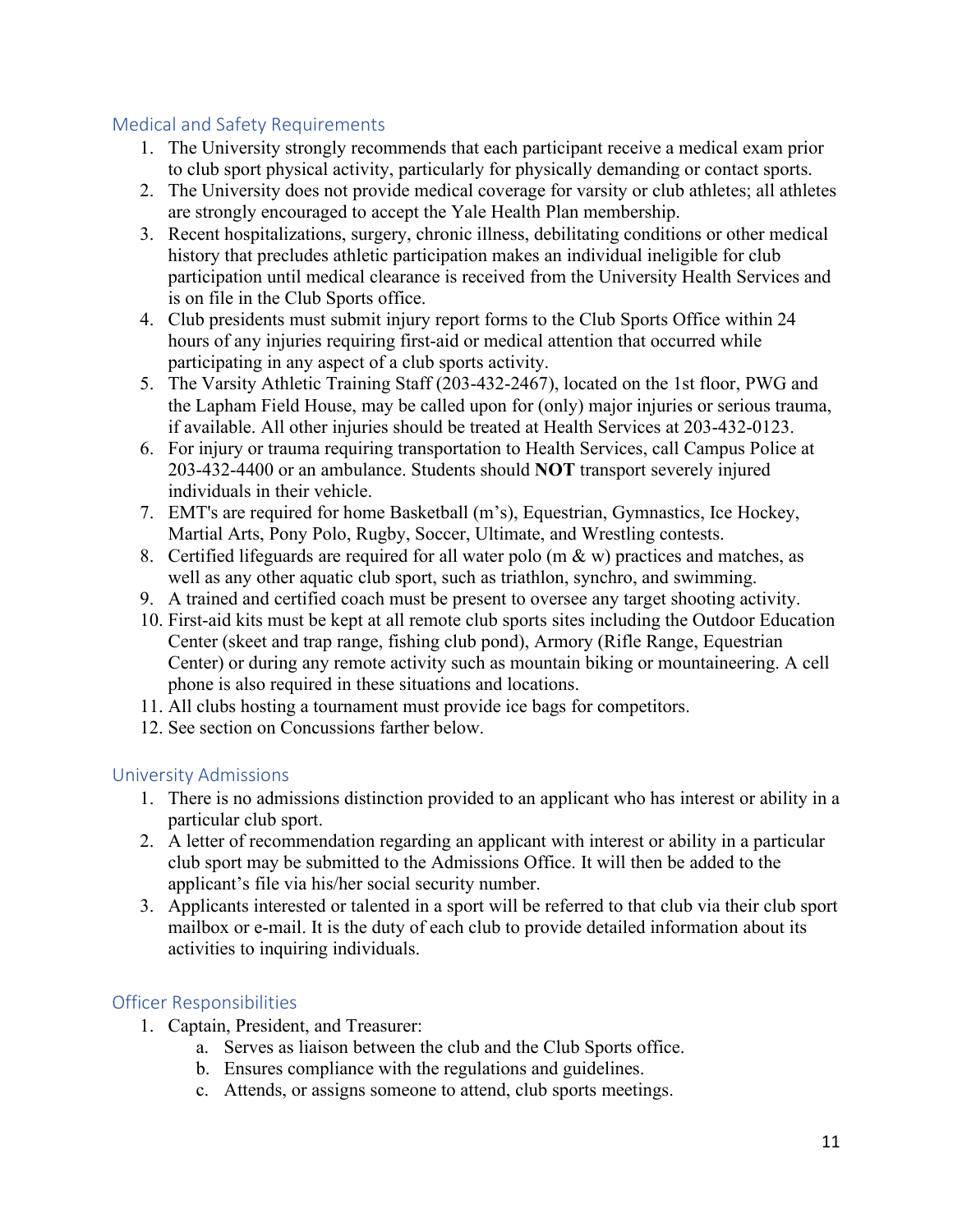- d. Ascertains that the club's financial commitments are met.
- e. Maintains a current budget balance.
- f. Submits all forms, scores, and reports on time.
- g. Completes and submits accident reports.
- h. Is responsible for rental vehicles and their legal and safe use.
- i. Keeps the club advisor or coach apprised of all club activities.
- j. Conducts safe practice sessions during a coach's absence.
- k. Checks the club mailbox and e-mail regularly.
- l. Transacts all financial matters with the Club Sport office, including reimbursements.
- m. Ensures that all drivers have taken Yale's Driver Awareness Training Course.
- n. Ensures that all travel policies are adhered to.
- o. Follows all other guidelines set forth in this Handbook and in the annual Club Sports office emailed list of top regulations and policies.
- 2. Advisor or Coach:
	- a. Attends club meetings.
	- b. Assists clubs in decisions, scheduling, and budgets.
	- c. Attends and supports home games and matches, as personal time allows.
	- d. Informs others at the University of the Club Sports Program.
	- e. Works with the club president or captain.
	- f. Is aware of all club activities.
	- g. Is aware of the club's traveling schedule and away contacts.
	- h. Attends practices, at least occasionally.
	- i. Serves as a source of information.
	- j. Accompanies the team if traveling abroad.
	- k. Enforces all Club Sport and University policies.
	- l. Acts in a mature and responsible manner.
	- m. Checks all club travel plans and enforces all school policies.
	- n. A background check is required of all coaches before interacting with a club.

## <span id="page-11-0"></span>**Scheduling**

- 1. All clubs are responsible for their own competitive schedules.
	- a. There should be approximately the same number of home and away games.
	- b. Contests and events are not to be scheduled during exam periods or during Yale home football games (outdoor sports only).
	- c. Opponents must be from two or four-year colleges only.
	- d. A Facility Request form must be used to apply for all home matches. A copy of the document must be on file in the Club Sports office.
	- e. Opponents must be notified of any changes as soon as possible.
	- f. Qualified officials, athletic trainers or EMT's (where appropriate or required), timers, and scoreboards should be arranged well in advance of an event.
	- g. It is a club's responsibility to contact the Club Sports office, EMT(s), and Event Supervisor(s) any time there is a change (cancellation, start time,  $#$  of teams, etc.) to an original game request. Clubs are obligated to give as much advance notice as possible in the event of any change. Any club that fails to do so will be charged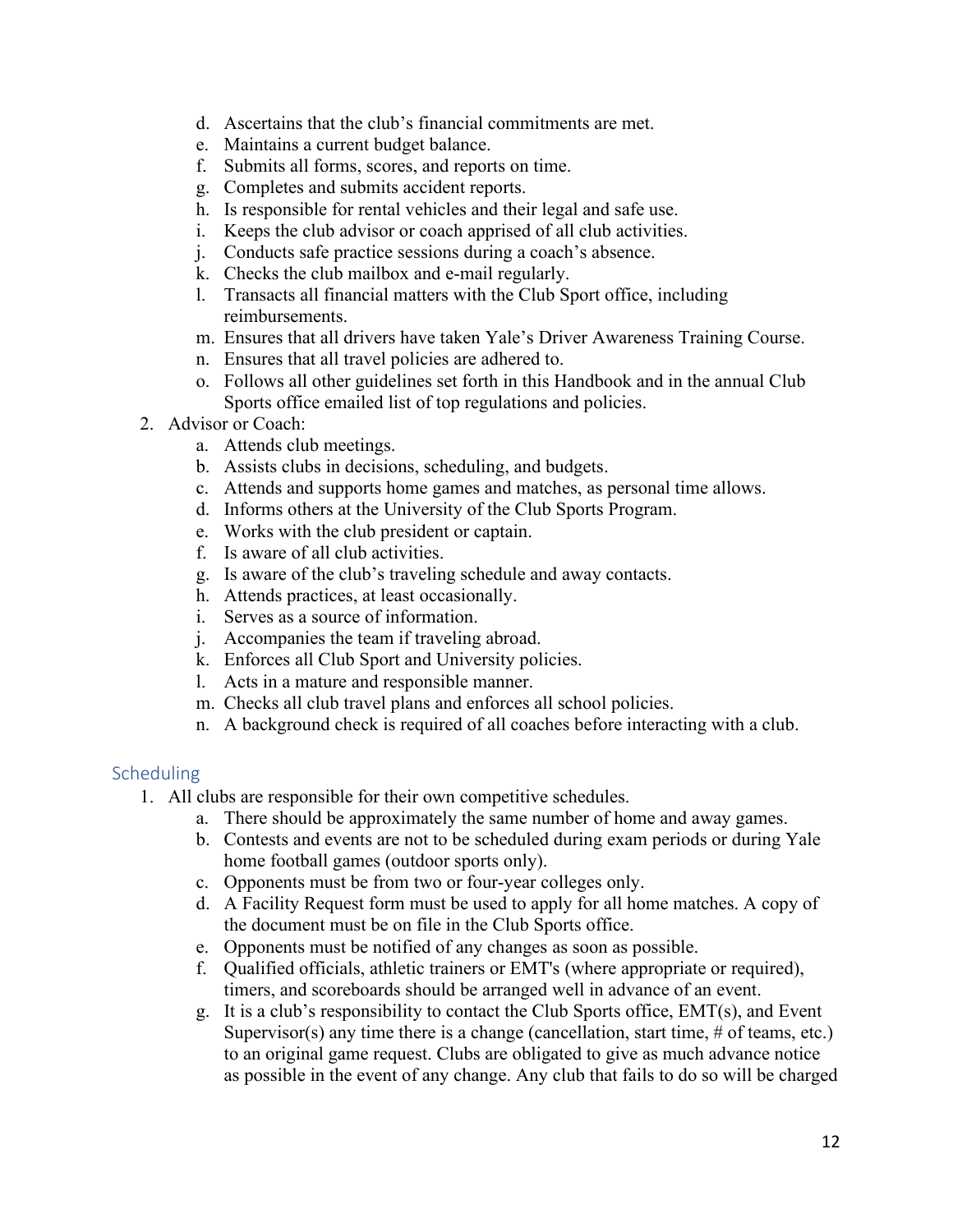\$100.00 to cover EMTs and will be forced to pay the Event Supervisors(s) for an hour's worth of work.

- h. No dining hall credits are issued to any club or athlete when meals are missed due to club contests.
- i. Club sports do not receive any athletic pardon for missing academic commitments due contests or other club commitments.
- 2. A match schedule must be submitted to the Club Sports office as it becomes available.
- 3. Facility availability and approval must be determined well in advance of scheduling any home matches or tournaments. See Tournaments
- 4. Yale reserves the right to change or cancel any home match due to varsity team activities (check match schedules), maintenance problems, club probation, weather, or any other unforeseen occurrences.

# <span id="page-12-0"></span>Reporting Auto Accidents

- 1. In case of auto accident, notify the Club Sports and Insurance Offices at Yale within 24 hours. You must provide the following:
	- a. A police accident report.
	- b. Estimate of the damage to the vehicle; if a police officer is not available, you will need the date and time of accident, place, type of vehicles involved, any injuries, names of drivers and occupants in all vehicles, and a report of how the accident occurred. Send a report to Yale Insurance Office, 55 Whitney Ave, New Haven, CT, Phone number 432-5432 or e-mail the report to risk.management@yale.edu.
	- c. There is a \$500-\$1000 deductible for all accidents involving rented vehicles.
	- d. In the event of an accident in a privately owned vehicle the owner's insurance will be primary. The University will assume no responsibility for any claims of physical damage to privately owned vehicles, i.e., for loss from fire, theft, collision, etc. See Yale Policy 1705 for details.

# <span id="page-12-1"></span>Domestic Travel

- 1. Each club is responsible for making its own travel arrangements, including transportation, lodging, match scheduling and meals.
- 2. All travel must be approved by each club's advisor and the Club Sports office.
- 3. A Travel Webform for every away match or event must be submitted two weeks to 10 days ahead of travel. Approval will be granted by the Club Sport Director, and you will be notified via e-mail with notes. This is extremely important in the event of an accident, emergency, and for insurance purposes.
- 4. If a vehicle is rented from an outside agency, it is essential that the terms and conditions of the rental contracts are followed, particularly regarding age restrictions and licensing of the drivers.
- 5. All drivers of privately-owned vehicles must have insurance coverage, including minimum medical and liability as required by law. All drivers must have submitted the Club Sport Driver's Form. All drivers must have taken the Yale Driver's Awareness Class. See *Forms* on the website for a link.
- 6. Club presidents must submit accident report forms to the Club Sports Office on the first business day after an accident occurs.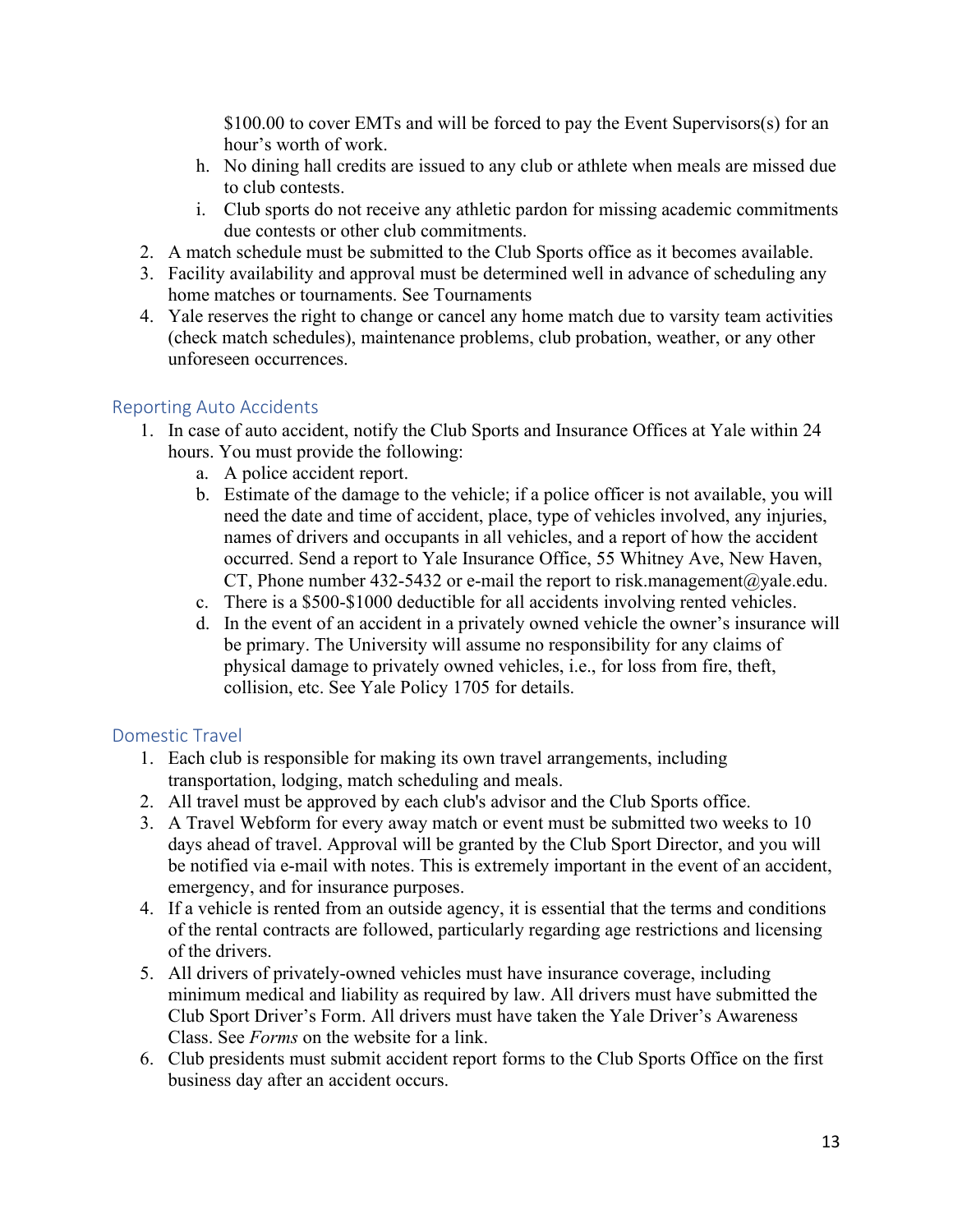- 7. **Air Travel** -- for national or international events. Tickets can be purchased through the Yale Travel, phone 203-764-9200. If your club uses a travel agency other that Yale's reimbursement cannot be made until after the travel occurs and all ticket stubs have been submitted to the Club Sports office. All air travel must be reviewed and approved by the Athletic Department and Risk Management office. Apply via online webform.
- 8. **Long distance driving** -- Student drivers traveling over 100 miles must rotate drivers every two hours and have one other "awake" individual in the front seat. No driving "through the night" is permitted; lodging plans must be on file in the Club Sports Office via the travel form. All persons driving for a Yale Club Sport-related event must have taken the Yale Driver's Awareness course. See Coach Bus requirements.
- 9. Club sports MUST always receive permission BEFORE making travel arrangements, especially for out of region and/or airline travel.
- 10. **Bad weather** -- In case of inclement weather advisories, all away matches must be postponed or canceled.
- 11. All drivers must take the Yale Driver Awareness Training Course prior to travel and have a valid U.S. driver's license.
- 12. **Travel Kits** -- Emergency travel/roadside safety kits are available from the club sport office or obtain your own.
- 13. **15-Passenger Vans** -- The University does NOT allow club travel via 15-passenger vans due to a high incidence of rollover and other accidents.
- 14. **Coach Bus Travel** -- A limited number of coach buses are available from the Club Sports office for clubs travelling over 200 miles one-way and/or for four hours one-way. Eligible clubs must have 15 or more people travelling, and the bus driver must sign-off on the number of students on the bus. If funding for buses is no longer available, you must still travel by coach bus and pay for it yourself or not travel that distance. Cancellation charges will be the responsibility of the club. Coach bus travel is required for all long-distance and large team travel. This is especially true for any out-of-state contests. Please check with the Club Sports office (with your online bus travel request) to see if club's travel qualifies.
- 15. Clubs must follow all current travel guidelines.
- 16. If a parent wishes to provide transportation for a child's club team, the parent assumes all risk/liability associated with said transport. Club Sport Driver's Form required. Waiver from Risk Management will be required

# <span id="page-13-0"></span>Foreign Travel

- 1. The University will not financially support requests for foreign travel from any club group. However, if you fund the trip strictly with personal monies (i.e., no "Yale controlled" monies used), the University will consider a petition for foreign travel.
- 2. Clubs must petition the Club Sports office in writing via the online webform. The Club Sports Director will review and forward the request with a recommendation to the Director of Campus Recreation, who will then forward it to the Deputy Director and then onto the Provost's Office and the Office of Risk Management for final approvals. The petition must include:
	- a. Purpose and destination(s) of trip.
	- b. Departure and return dates.
	- c. Method of funding.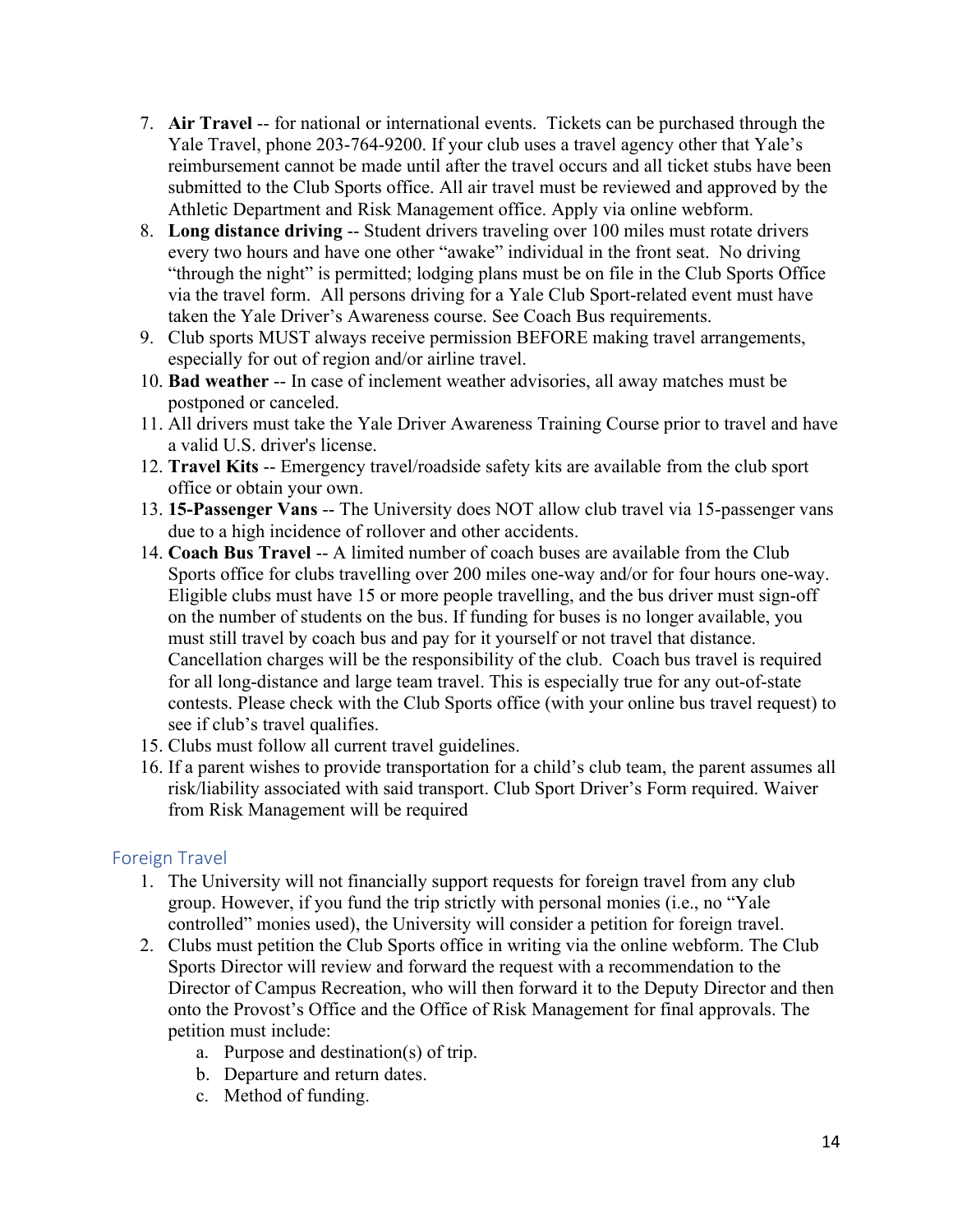- d. Roster and everyone's emergency contact numbers.
- e. Schedule of events.
- f. Expenses.
- g. Dates and locations of all overnights.
- h. Foreign contact persons and phone numbers.
- 3. Two months advance notice is required, which allows for vetting of all involved parties.
- 4. Yale assumes no obligation to return the invitation or host any foreign school or organization.
- 5. An "adult" faculty advisor or coach is required during foreign travel, that person must submit to and pass a university background check.
- 6. Yale reserves the right to cancel any foreign travel for political or safety concerns.
- 7. Foreign travel may be restricted to once every four years.
- 8. International SOS (formerly United Health Care Global): Yale no longer uses United Health Care Global. We switched to "International SOS" in 2019, and the coverage differs from the UHCG coverage. https://world-toolkit.yale.edu/resources-topic/travel. The information on ISOS is located on the toolkit.
- 9. Health Insurance: Each participant needs to make sure they know to what extent their own group health will cover them while on this trip.
- 10. Yale's international travel guidelines/toolkit The club leadership and the individual participants should consult the International Toolkit for travel preparation instructions. <http://world-toolkit.yale.edu/resources-topic/travel>
- 11. **No-alcohol policy** A no-alcohol policy is in place for all foreign travel at all times.
- 12. Any marketing, labeling, and branding proposals need to be reviewed and approved by the Yale Trademark and Licensing Office well in advance of a trip.

## <span id="page-14-0"></span>Posters

1. No postering is allowed in or around Payne Whitney Gym; all other on-campus posters must adhere to Yale College regulations found here: <http://catalog.yale.edu/undergraduate-regulations/regulations/activities-events/>

# <span id="page-14-1"></span>Sporting Firearms

- 1. All students must comply fully with the Undergraduate Regulations of Yale College regarding the possession and use of firearms. Graduate and professional school students participating in club sports involving sporting firearms must adhere to the relevant protocols established in their schools as well as to the regulations and responsibilities set forth in this Handbook.
- 2. No target firearms, ammunition, or gun powder may be stored on campus, in areas surrounding the campus, or in off-campus housing.
- 3. Any personal firearms owned by, or in the possession of all undergraduate, graduate, or professional school students participating in club sports involving sporting firearms, must be stored at the Outdoor Education Center in East Lyme, CT, or at the New Haven rifle & pistol range training site. Serial numbers of all stored firearms must be kept on record.
- 4. Firearms in transport either to or from the shooting facilities must be stored in a locked case within the coach's vehicle. Any ammunition must be separately stored within the vehicle.
- 5. Students must report immediately the theft of any firearms to both the Yale Police and to the Director of Club Sports.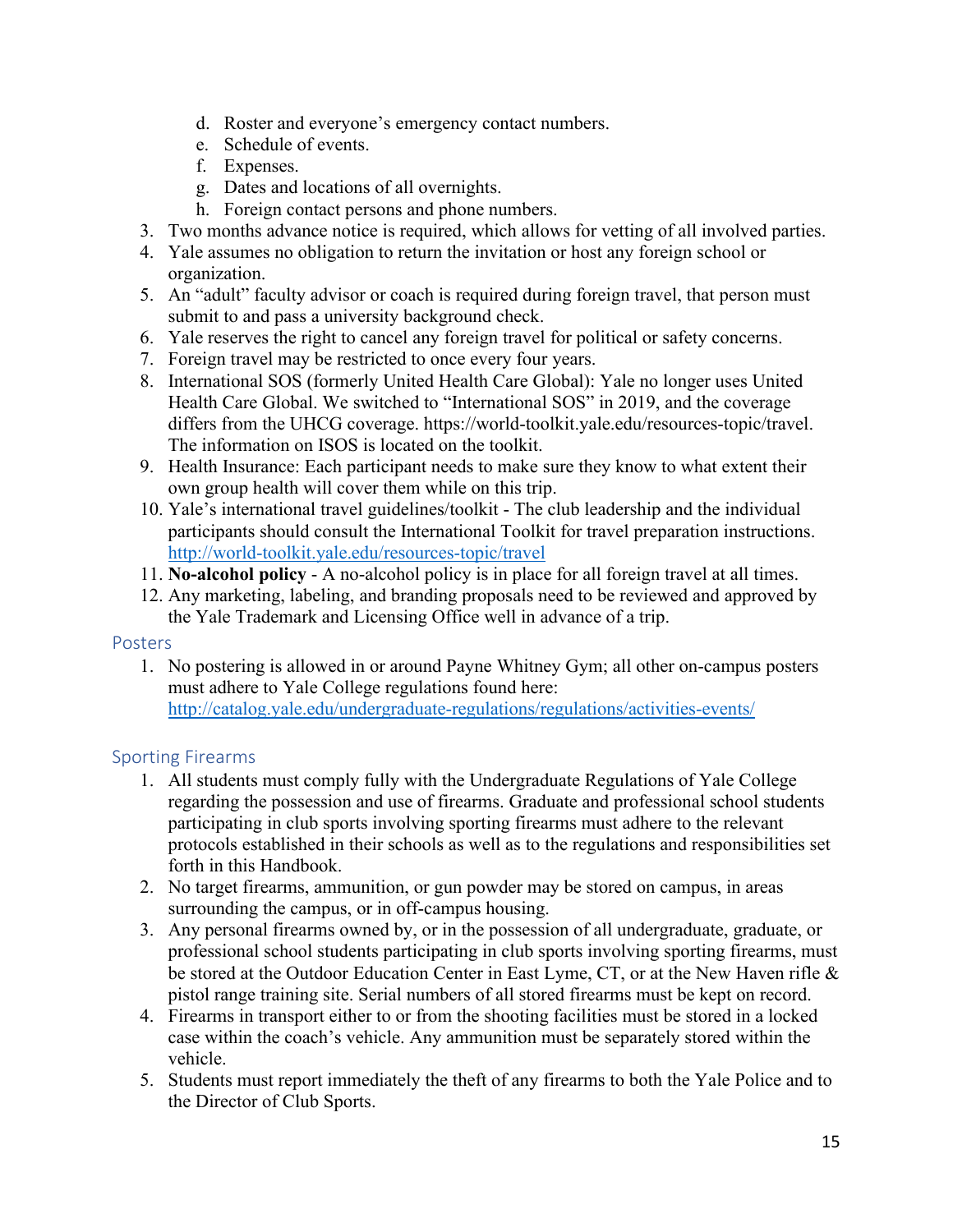- 6. Yale does not provide liability coverage for any personal firearms. Students may purchase a comprehensive insurance policy to protect their personal belongings including firearms. For further detail please contact the Yale Office of Risk Management, or see, www.yale.edu/finance/controller/riskman/.
- 7. All participants in club sports involving the use of sporting firearms must complete an "Assumption of Risk and Waiver" on an annual basis prior to participation.
- 8. Factory loaded ammunition only is allowed at the shooting facilities. No reloaded/handloaded bullets or shotgun shells may be used at any time.
- 9. All Yale-owned firearms must remain in the care and custody of the director or coach of the shooting clubs. Participants may not borrow University-owned firearms for practices and/or matches unless the firearms remain in the care and custody of the shooting club directors. No loans of university-owned firearms will be made to students during recess periods or at any other time.
- 10. Shooting clubs must maintain a current firearm inventory (with serial numbers) in the Club Sport office.

## <span id="page-15-0"></span>Prohibited Sport Activities

- 1. Yale Athletic and Insurance Department policies prohibit boxing, hang gliding, bungee jumping, rodeo, violent martial arts (kicking and punching to the head), sky diving, and other similar activities due to the degree of risk of serious concussion, injury, or death. The University will not accept new club proposals for these or similarly risky sports.
- 2. Esports will not be considered as a recognized club sport in the Athletic Department. An unrelated Esports club exists at Yale.

#### <span id="page-15-1"></span>**Hazing**

- 1. Hazing in any form is not acceptable. Hazing includes, but is not limited to, the following: requiring or encouraging a member to consume alcohol or drugs; forcing or coercing a member to eat or drink foreign or unusual substances or having those substances applied to the body; degrading or humiliating games or activities; kidnapping; cruel or unusual psychological treatment; requiring a member to carry heavy or strange objects; any activity which is illegal, perverse, publicly indecent, contrary to morals and/or beliefs; public profanity, indecent or lewd conduct, or sexual gestures. For a more complete definition of hazing, please contact the university.
- 2. Any club that hazes will immediately lose its club sport status, facility, and funding.

## <span id="page-15-2"></span>Policy of Reprimand

- 1. First-time minor infractions of Club Sport or University policies, regulations, or guidelines will result in a warning and \$100 fine.
- 2. Second-time or more serious offenses will result in probation, which may include suspension of funds, facilities, club status and \$200 fine.
- 3. Any damages resulting from improper club action will be paid for by the responsible club or individual.
- 4. Any club that violates its probation will immediately lose its club sport status and funding.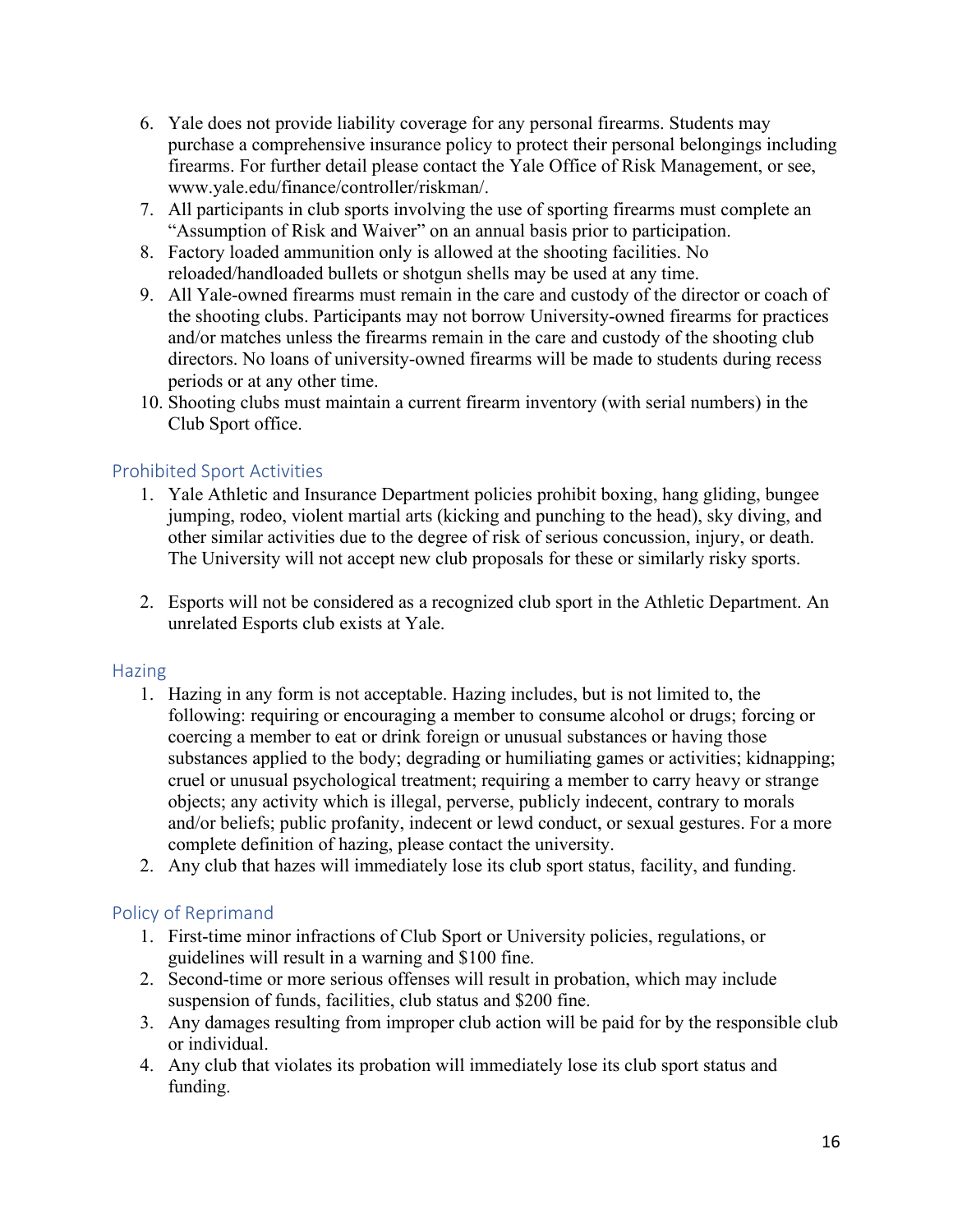# Concussion Information and Protocol

## <span id="page-16-1"></span><span id="page-16-0"></span>How to Recognize a Concussion:

- 1. If any of the following signs or symptoms are present following an injury, fall, collision or blow to the head, the club-sport participant should be suspected of having a concussion and immediately removed from practice, competition, or training:
	- a. Dazed, blank or vacant look.
	- b. Lying motionless on ground/slow to get up.
	- c. Unsteady on feet/balance problems or falling over/incoordination.
	- d. Loss of consciousness or responsiveness.
	- e. Confused/not aware of plays or events.
	- f. Grabbing/clutching of head.
	- g. Seizure (spells).
	- h. More emotional/irritable than normal for that person.

#### <span id="page-16-2"></span>Symptoms of Concussion:

- 1. Presence of any one or more of the following signs and symptoms may suggest a concussion:
	- a. Headache
	- b. Dizziness
	- c. Mental clouding, confusion, or feeling slowed down
	- d. Visual problems
	- e. Nausea or vomiting
	- f. Fatigue
	- g. Drowsiness/feeling "in a fog" / difficulty concentrating
	- h. "Pressure in head"
	- i. Sensitivity to light or noise

## <span id="page-16-3"></span>On-Field / On-Court Management of Suspected Concussion:

- 1. Any club-sport athlete with a suspected concussion should be IMMEDIATELY REMOVED FROM PLAY using appropriate emergency management procedures.
- 2. Once safely removed from play, the injured player must not return to activity until he/she is assessed medically.
- 3. If a neck injury/severe neck pain is suspected/reported, the player should only be moved by trained emergency healthcare professionals.
- 4. Teammates, medical personnel, event supervisors, coaches or match officials who suspect a player may have concussion MUST do their best to ensure that the player is removed from the field/court/pool in a safe manner and prevented from returning to play until evaluated by a doctor.
- 5. Additionally, the injured person should not be left alone in the first 24 hours and should not drive a motor vehicle until provided with medical or healthcare professional clearance.
- 6. If ANY of the following are subsequently/later reported by a participant, that player should be transported for urgent medical assessment:
	- a. Severe neck pain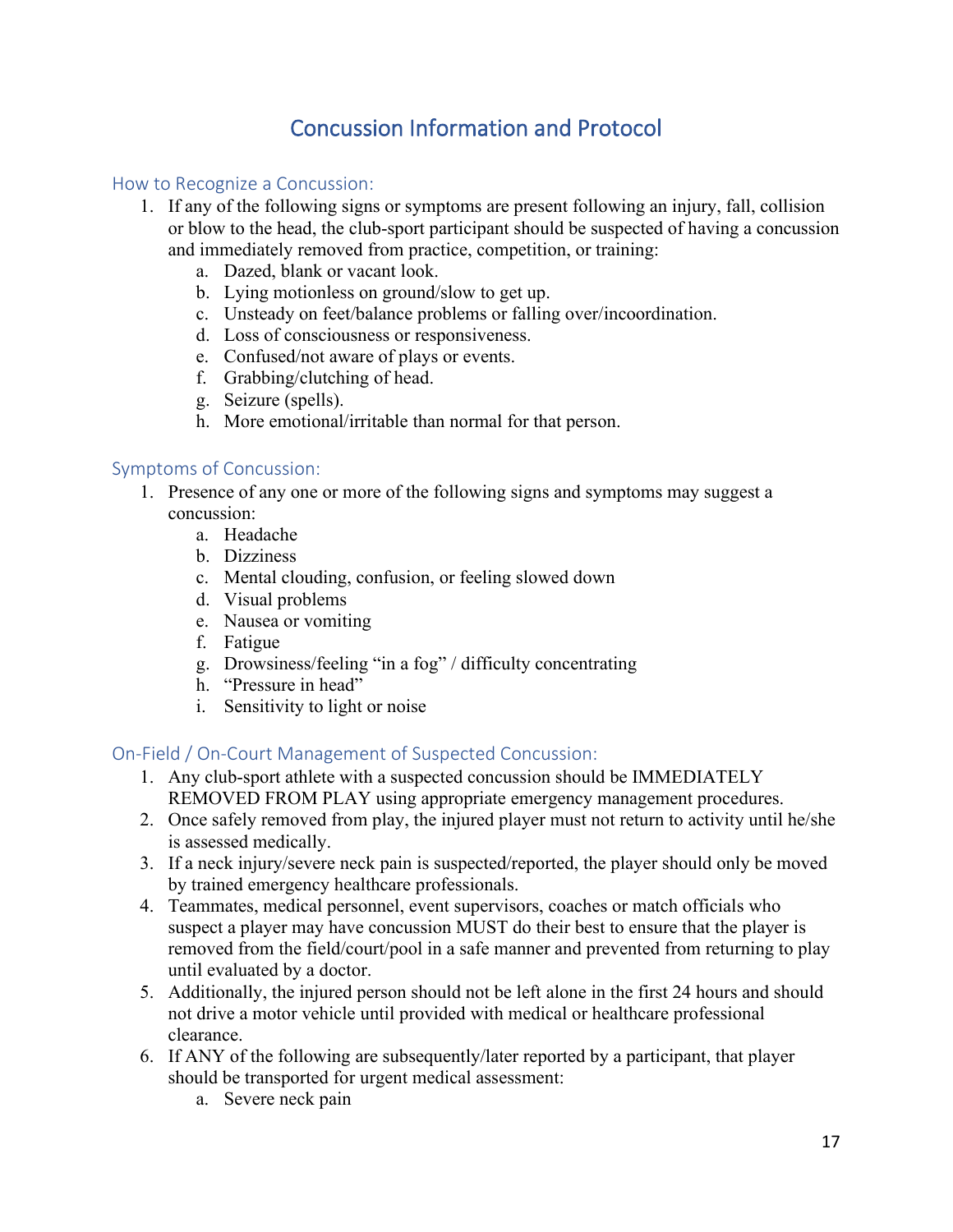- b. Deteriorating consciousness (more drowsy)
- c. Increasing confusion or irritability
- d. Severe or increasing headache
- e. Repeated vomiting
- f. Unusual behavior change
- g. Seizure (spells)
- h. Double/blurred vision
- i. Weakness or tingling/burning in arms or legs
- 7. In all cases of suspected concussion, the player must seek or be referred to a medical or healthcare professional for diagnosis and guidance, even if the symptoms disappear. Before restarting activity, the player must be symptom free and cleared for participation by a medical healthcare provider. Treatment for a concussion may include rest, avoiding all strenuous physical activity, and avoiding excessive brain and eye use, including reading, doing homework, watching TV/videos, playing video games, etc.

# Financial Guidelines

# <span id="page-17-1"></span><span id="page-17-0"></span>Basis for Allocations

- 1. Total amount of funding allocated to the Club Sports program.
- 2. Past funding history of the club.
- 3. Number of continuous functioning years of the club.
- 4. Relative expense of the sport.
- 5. Need or extenuating circumstances.
- 6. Nature and frequency of club activity.
- 7. Club size.
- 8. Tentative schedule.
- 9. Fund raising activities.
- 10. Club dues.
- 11. Conformity to Club Sport policies and procedures.
- 12. Conformity to University standards and regulations.
- 13. Availability of gift or association accounts.

# <span id="page-17-2"></span>Financial Responsibility

- 1. All clubs not on probation are eligible for partial University funding.
- 2. Club status does not automatically guarantee University funding.
- 3. Every club must be self-sustaining by staying within its financial means.
- 4. The University assumes no responsibility for a club's debt or any other financial obligations.
- 5. Clubs may utilize the University's tax-exempt status for equipment purchases with prior permission of the Club Sports Director or Athletic Department Finance Office.
- 6. Clubs may not act in any way that might jeopardize the tax-exempt status of Yale University. Clubs should therefore seek advice or permission from the Club Sports Office or other appropriate University offices before undertaking activities such as selling, advertising, promoting, fund raising or banking with any outside organization or interest.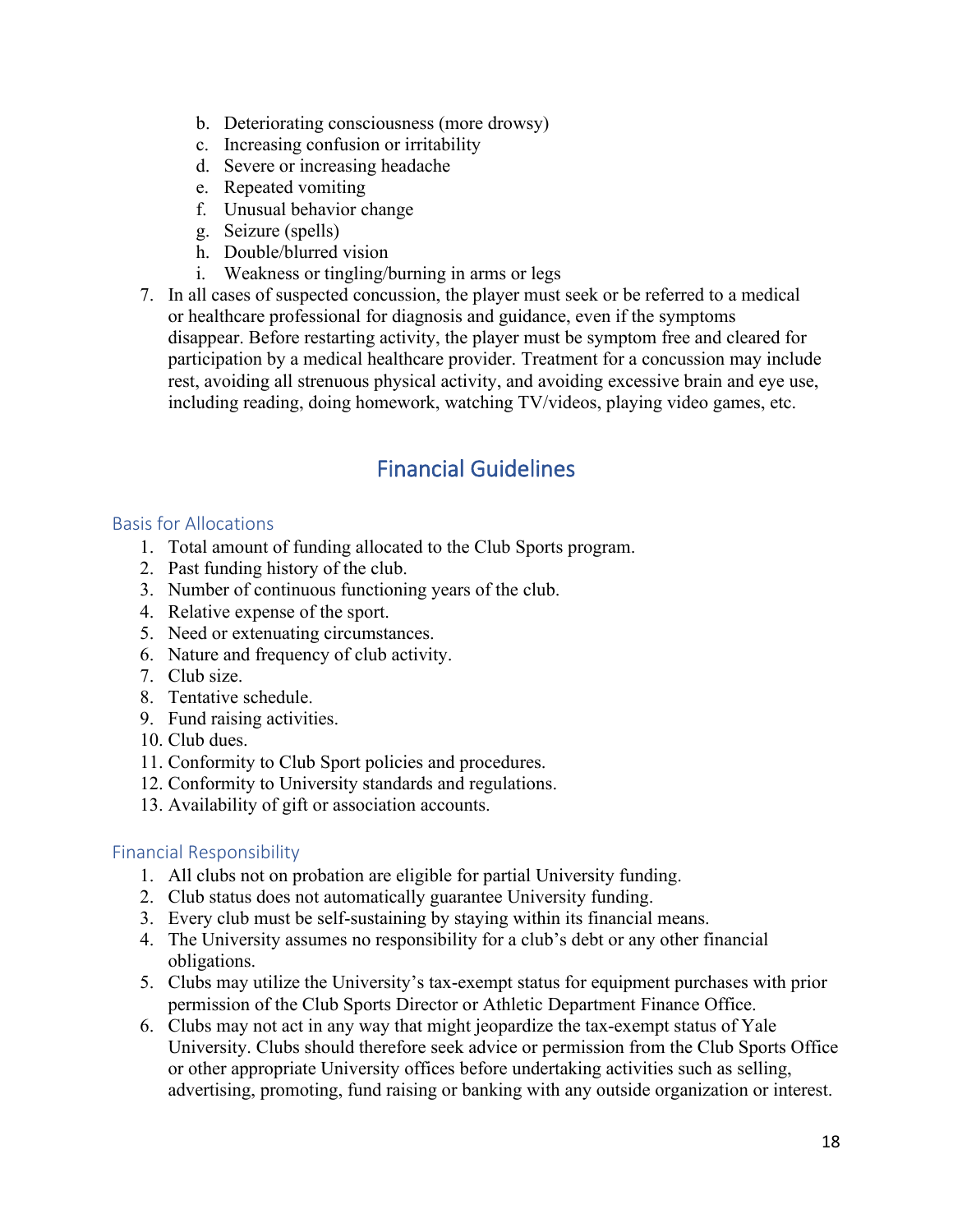- 7. University allocated funds do not carry over annually. After May 1, any unused funds will be returned to the Athletics Department.
- 8. Donations to a club must be deposited through the Club Sports office for the donor to receive a tax deduction. These monies are deposited into the club's account and do carry over annually.
- 9. Clubs are responsible for keeping a comprehensive set of all financial transactions and account balances. This record must be presented to the Club Sports office for verification each time monies are used.
- 10. Clubs may keep outside checking or bank accounts, primarily used for membership dues and other petty cash. No restrictions are placed on the expenditures of such accounts except that they may not be used to purchase alcohol. The word "Yale" may NOT be used in connection with these accounts; however, the word "University" is permissible. Deposits or donations made to said accounts are not service-charge free or tax-deductible. An individual's social security number will likely be needed to open such accounts.
- 11. All University and gift account expenditures must adhere to certain guidelines.
- 12. Clubs should raise funds at least equal to the amount allocated to them by the Department of Athletics.
- 13. No club may enter into a contract requiring the expenditure of more than \$10.00 without the permission of the Club Sports office.
- 14. Clubs may NOT use University budget charging numbers on their own accord.
- 15. No personal checks may be written for club purchases after April 15.

## <span id="page-18-0"></span>University Controlled Funds

- 1. **Expenditure Methods** Club Treasurer\* will complete a Reimbursement Form and hand in all original receipts and/or invoice. (\**Club Treasurer must be on student payroll*.) This form collects their name and other information regarding the treasurer as well as the reason for the expense (where, when, why) and amount of expense and/or purchasing information. Receipts may not be older than 3 months. Forms are in the Club Sports Office. **All expenses must be turned in by April 15th.** Upon receipt, the **Club Sports Office** will process:
	- a. Expense Report -- A check will be mailed to student's Yale address or funds will be placed in an existing direct deposit account. Two to three weeks are required for processing.
	- b. Invoice -- An invoice or bill may be submitted directly with a written explanation of the nature of the expense. A check will then be sent from the University to the vendor. A signed dated W-9 from vendor is required for processing. Two to three weeks required for processing.
	- c. Spend Authorization (formerly an Advance Request) Only used for amounts up to \$1000. Funds received in advance of travel to avoid temporarily paying out personal cash. A minimum of five business days is needed to secure an advance. Money must be picked up in person at 2 Whitney Ave with a valid Yale I.D. between 8:30 AM and 4:00 PM M-F. Unused money, in the form of a check made payable to Yale University, and/or receipts, must be returned within three business days after travel. **Spend Authorization funds may not be used to purchase equipment/merchandise or for air travel.**
	- d. Vehicle rental see Domestic Travel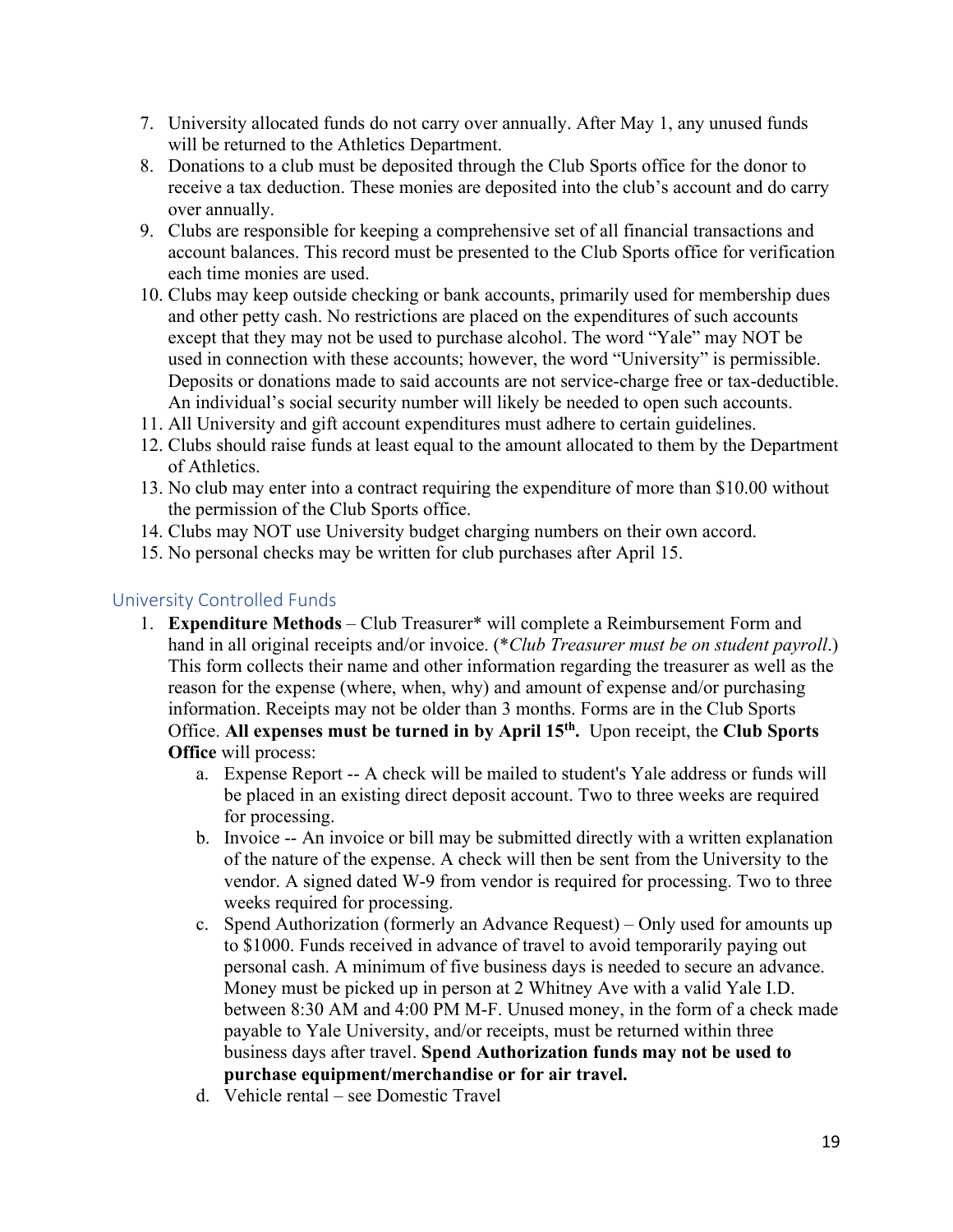## **2. Acceptable Expenditures**

- a. Annual dues for league membership. Submit original invoice to the Club Sports office.
- b. Referees and Trainers: Clubs are NOT to pay referees, trainers, or security attendants directly. Submit name, address, contact info  $\&$  signed W-9 to the Club Sports office. Clubs must negotiate fees prior to the contest. Signed/dated W-9 required for payment processing.
- c. Entry fees to tournaments or events.
- d. Postage.
- e. Telephone expenses for club business.
- f. Travel -- vehicle rental, gasoline for rental cars, tolls, and mileage for personal cars. (Check with Club Sports Office for current mileage rates.)
- g. 50% of the cost of uniforms, including team jackets.
- h. Equipment -- if stored and retained by Yale for club use.
- i. Repairs of University-owned equipment.
- j. Lodging.
- k. Expendables.
- l. Trophies and awards.
- m. A volunteer coaches' expenses, due to a club activity, will be paid from non-GA accounts only.
- n. A food allocation may be used from gift accounts only, and will be reimbursed in accordance with current University rates.
- o. Coach bus travel.

## **3. Non-acceptable Expenditures**

- a. Airfare for local or non-national-level competition.
- b. Cash payment to referees, trainers, attendants, EMTs, or any other entity that does not come from an official university account.
- c. Personal equipment.
- d. Conn. state sales tax.
- e. Alcohol.
- f. Food or beverages.
- g. Travel to conferences.
- h. Sponsorship of conferences.
- i. No club may use school funded monies for travel during university vacation breaks.

## **4. Payment to Coaches**

a. The Club Sports Office must approve all hires and payment of coaches. A proposal must be submitted to the Club Sports office outlining the coach's duties and responsibilities, how many hours per week and the specific weeks the coach will be paid for, and a recommendation from the club as to how much the coach should be paid. The Club Sports Director will evaluate the proposal and make the final decision. A background check is required for all paid or volunteer coaches.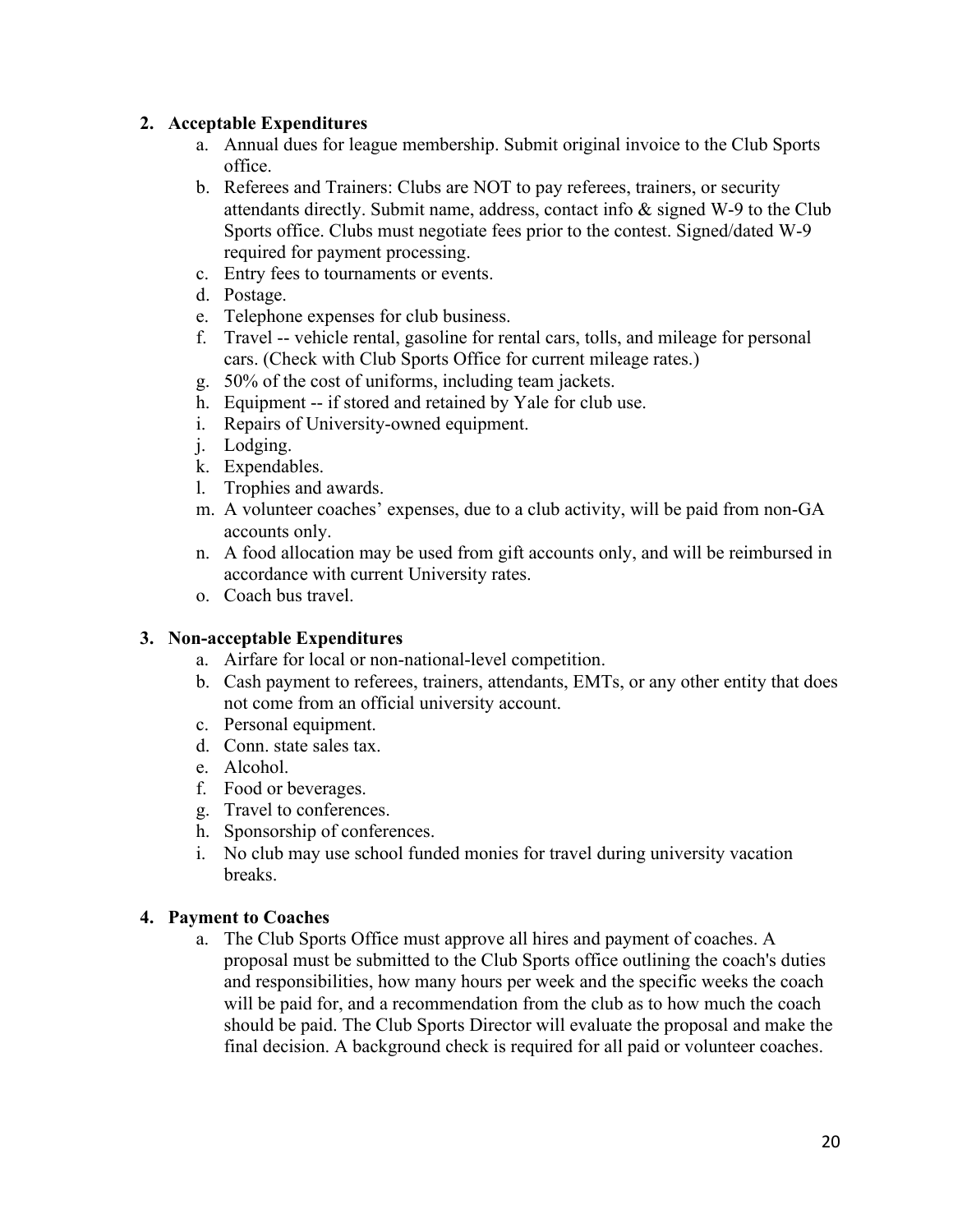## **5. Payment to other Individuals**

- a. Do not pay referees, officials, coaches, or any individual for services directly, with cash or with checks – the University does not allow such payment, and such payment, if made, would not be reimbursable.
- b. All payments must come through the Club Sports office. The club must gather the individual's information (name, address, signed dated W-9, phone number, email) and turn this info into the Club Sports Office including the rate, number of games worked & dates. The individual should be warned that the check may take 3-4 weeks to arrive.
- c. Turning in the individual's information ahead of time will reduce the time required to process the payment.

# <span id="page-20-0"></span>Fund Raising

- 1. All fund-raising efforts must first be approved by the Club Sports Director.
- 2. Fund raising is restricted to "Friends of [club sport]." A club may only raise funds from club alumni, club parents or known supporters. A club may not randomly solicit funds from disassociated alumni, corporations, or businesses without the written approval of the appropriate governing Yale office.
- 3. All donations must be in the form of checks and made payable to "Yale University" and earmarked for use by a particular club. Deposits are to be made through the Club Sports office. Addresses of each donor must accompany the checks at time of deposit. A club officer is to verify the number and amount of checks with the Club Sports office when preparing money for deposits. An official acknowledgment letter for tax deduction purposes will be sent to each donor by the University; however, it is recommended that the club send a personal thank you note as well.
- 4. Fund-raising activities may include raffles, movies, walk-a-thons or swim-a-thons, sports clinics, car washes, hat/shirt/candy sales, concession sales, ticket sales, tournament entry fees, membership dues, team picture sales, social events, sponsors, or donations from "Friends of [club sport]." Tournament ticket sales may necessitate a facility rental fee. (Sponsorships and donations are tax deductible. Be aware of company or corporation matching gift programs for contributing employees.)
- 5. The sale of any items at any Yale athletic event must have prior approval from the Athletic Department to prevent violating concession contracts. The Athletic Department Marketing Office will make every effort to support clubs' T-shirt (and other items) sales at Athletic events. Please email the Club Sports Director.
- 6. Clubs may not charge for PE or other "classes" without:
	- a. Written procedures for money collection and receipts.
	- b. Indication of where the money goes.
	- c. Permission from Director of Campus Recreation.
	- d. Permission from the Club Sports Director.

## <span id="page-20-1"></span>Grants

1. You may NOT apply for any type of funding grant. There are extremely strict and lengthy university and government regulations in place for this, which are controlled by the Provost and Grants & Contracts offices.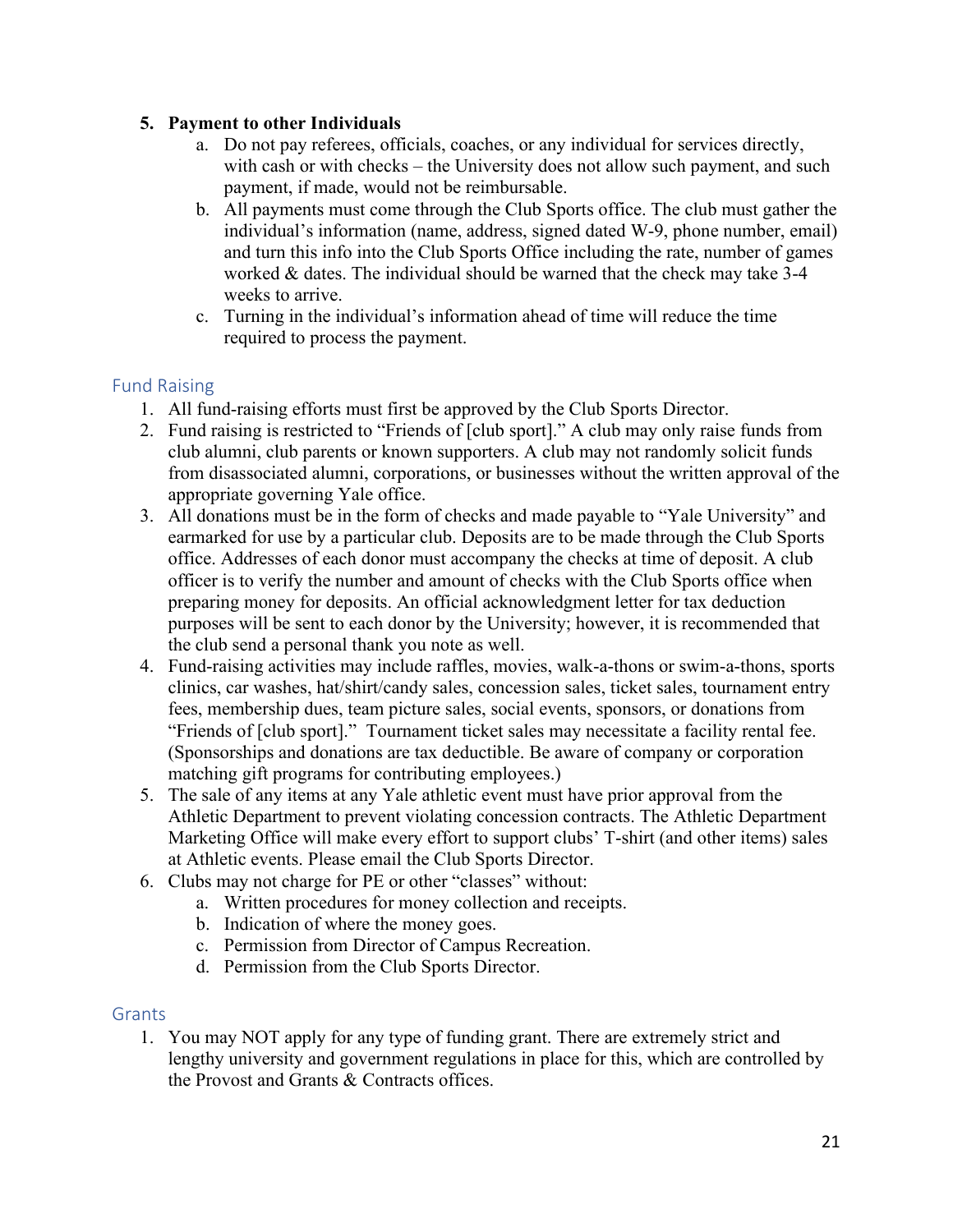## <span id="page-21-0"></span>Insurance Policies

- 1. Equipment
	- a. There is a \$1000 deductible for stolen Yale property.
	- b. A club must have record of payment by Yale in order for an item to qualify for insurance.
	- c. The exact date and location of theft must be known.
	- d. Personal items or items on loan are not covered by Yale.
	- e. Theft reports written by Yale Police are automatically forwarded to university insurance. Theft reports written by City Municipal Police must be forwarded to the Insurance Office by the club.
- 2. There is a \$1,000 deductible for all accidents involving University vehicles.
- 3. There is a \$1,000 deductible for all accidents involving rented vehicles.
- 4. Privately owned vehicles
	- a. Persons using their own vehicle for Yale business do so as a recognized business expense i.e., reimbursable at a government defined rate \$/mile which covers variable, fixed and insurance cost. If there is an accident the driver's own insurance responds. Insurance follows the vehicle. If the person's accident is major and the losses exceed the policy limits, then Yale's insurance steps in as secondary/excess coverage.
	- b. If the accident is not the fault of the Yale employee Yale's auto policy 1705 indicates Yale will reimburse the driver for any out-of-pocket expenses not covered by their insurance (usually a deductible cost).
	- c. If the employee is injured in the course of employment its worker compensation responds to the injuries. Injuries to persons in the car other than the employee would be handled by the driver's car insurance.
	- d. All drivers must have insurance coverage, including minimum medical and liability as required by law. All drivers must have taken the Yale Driver's Awareness Course to drive other Yale students in rental vehicles.

# **5. Yale Insurance Policy: Auto, Medical, and General Liability**

- a. What if . . . a volunteer coach is driving a university owned, rented, or leased vehicle, taking the club members to an away match and there is an accident. Is the volunteer coach covered for medical, automobile, or general liability?
	- i. Since the vehicle is University owned, leased, or rented, Yale's selfinsurance policy will cover physical damage to the vehicle. There is currently a \$1,000 deductible charged to the Department that is responsible for the vehicle at the time of the accident. Yale's auto liability coverage will cover any claim by any third party involved in the accident. Medical expenses by all involved individuals may be charged back to the driver's no-fault auto insurance. In most cases, Yale covers the medical expenses of all injured parties, including the volunteer coach, with their business auto insurance. The driver must have passed a Driver's Awareness Course.
- b. What if . . . the volunteer coach is driving his or her private vehicle taking the club members to an away match and there is an accident. Is the volunteer coach covered for medical, automobile, or general liability?